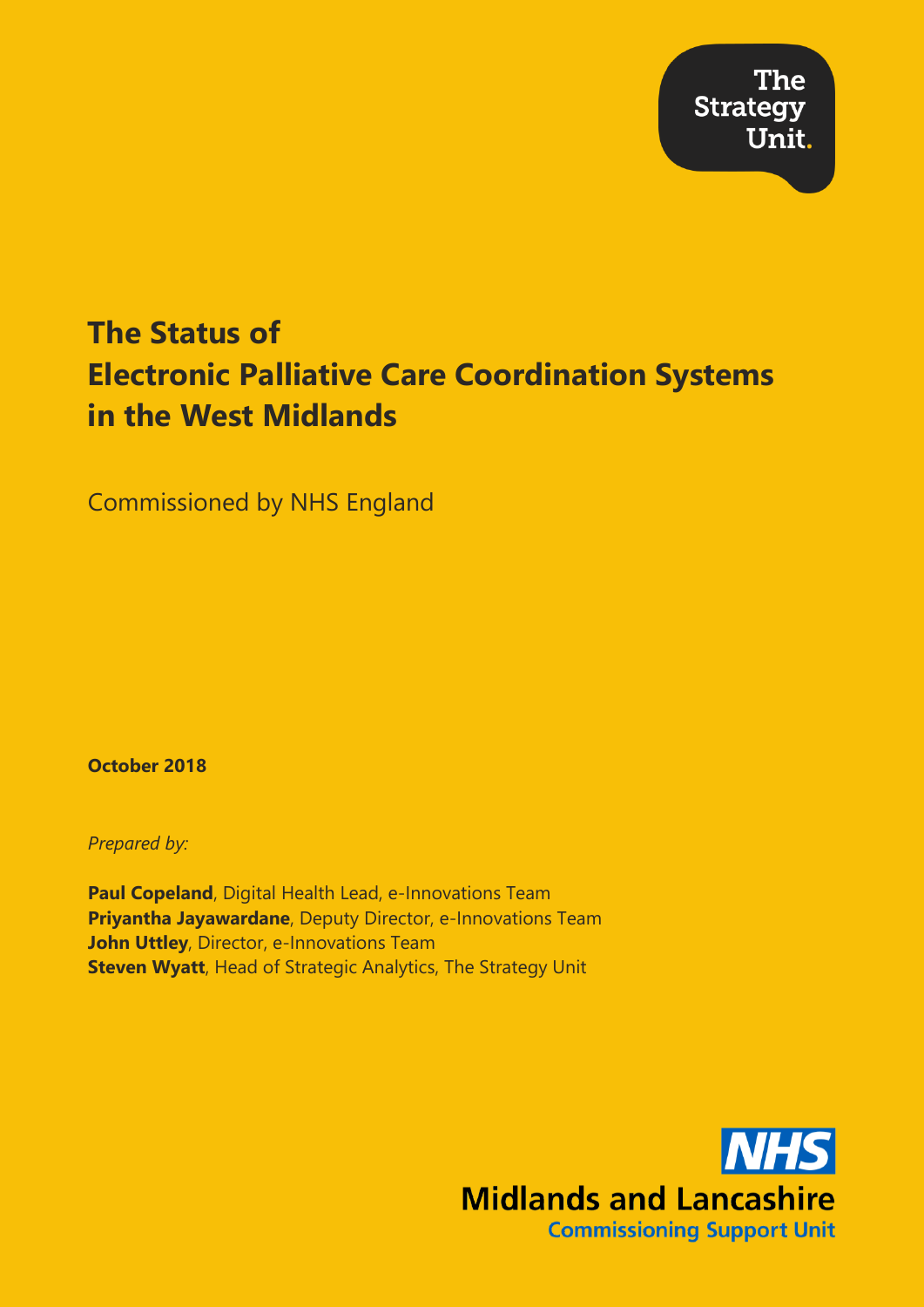## **Document control**

| <b>Document Title</b> | The Status of Electronic Palliative Care Coordination Systems in the<br>West Midlands |
|-----------------------|---------------------------------------------------------------------------------------|
| <b>Job No</b>         | 429                                                                                   |
| <b>Prepared by</b>    | Steven Wyatt                                                                          |
| <b>Checked by</b>     | Paul Copeland, Priyantha Jayawardene, Alastair Bennett                                |
| <b>Date</b>           | October 2018                                                                          |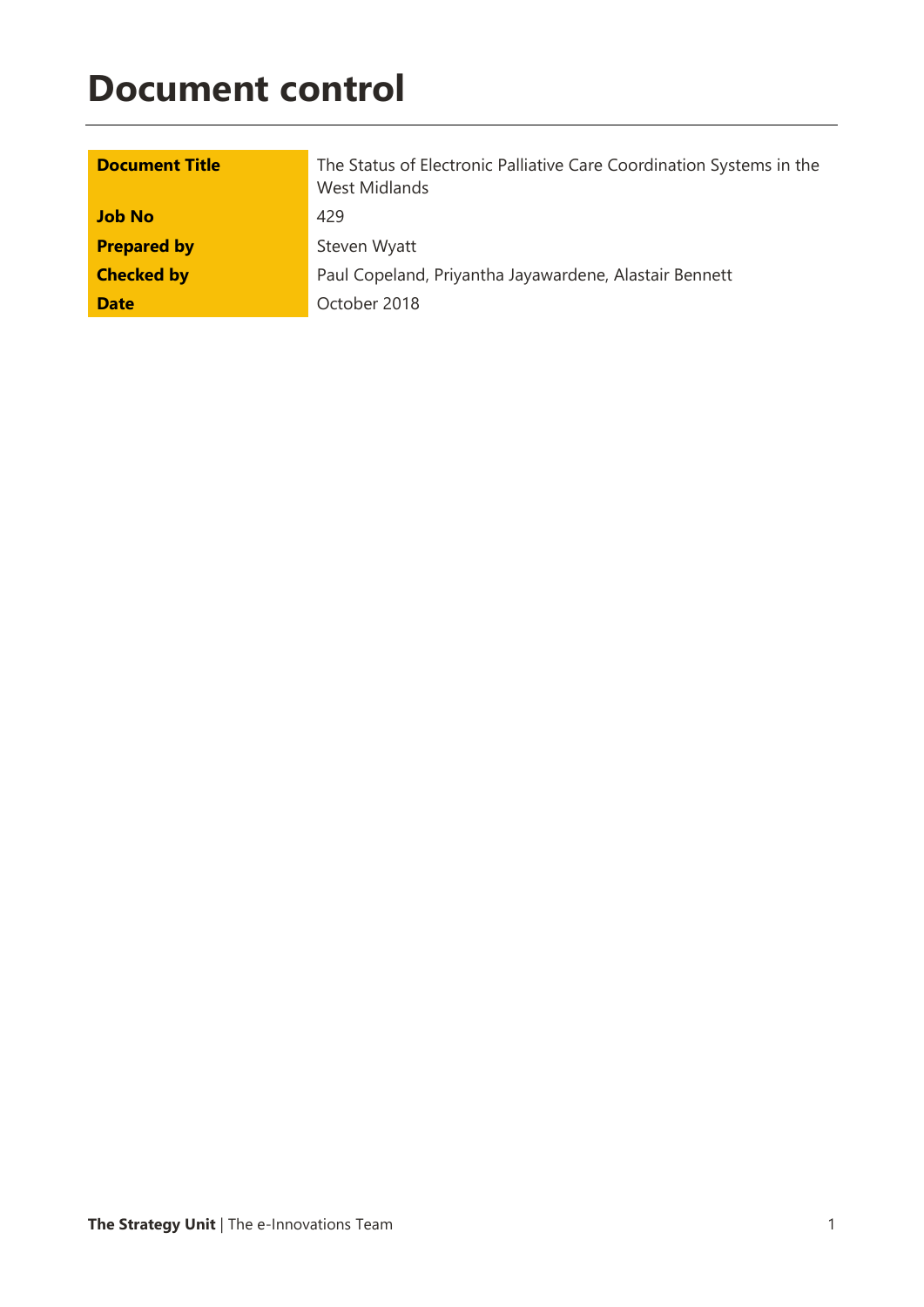## **Contents**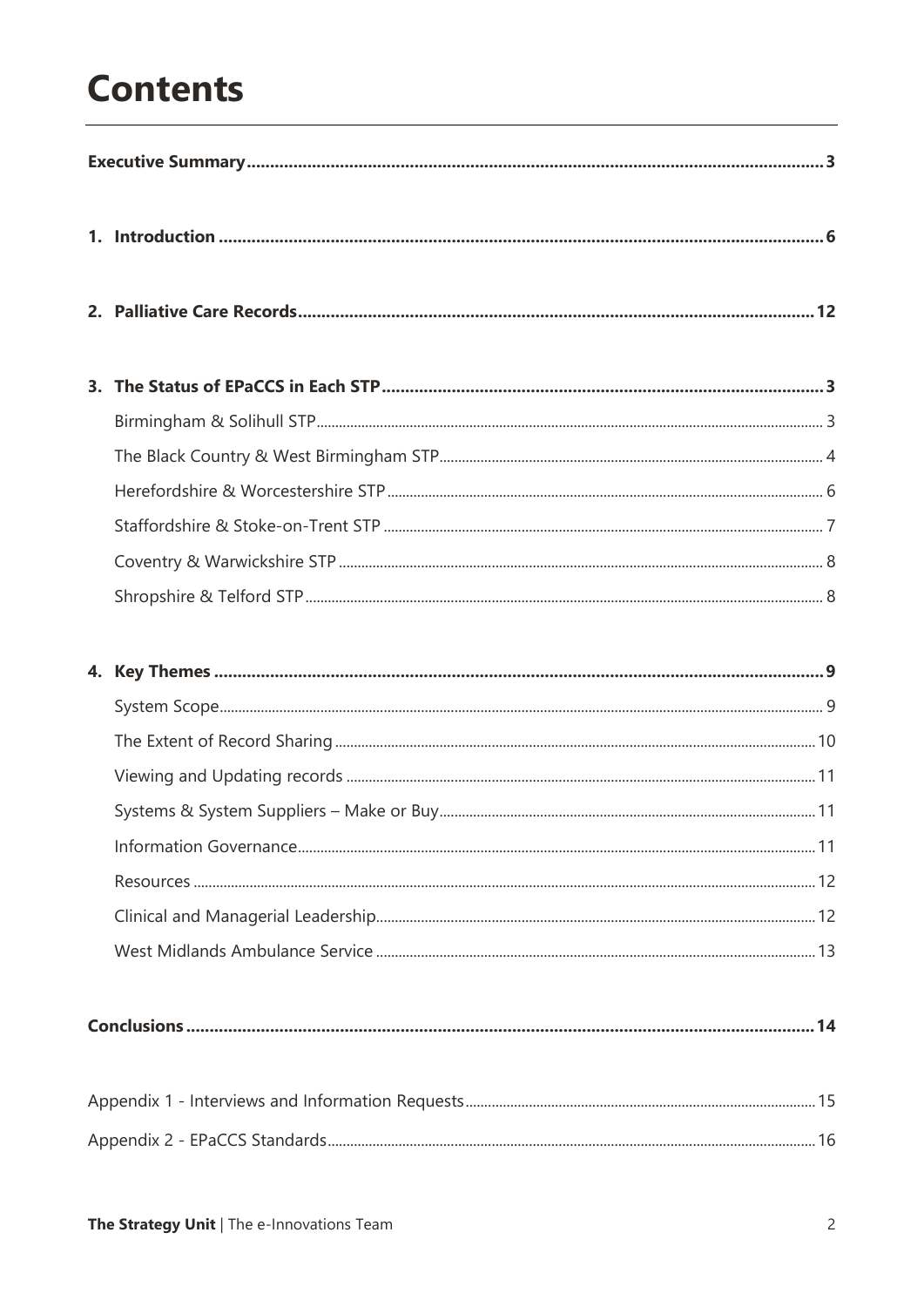## **Executive Summary**

As people approach the end of their lives, care arrangements often become complex requiring input from several organisations. Electronic palliative care coordination systems are designed to ensure that all those involved in a patient's care have access to accurate and up-to date information about patients' status and wishes.

Standards for electronic palliative care coordination systems (EPaCCS) were first set out in 2012. Successive audits have demonstrated that NHS organisations have struggled to achieve these standards, but commitment to the standards from clinicians and policy makers remains firm. This report describes the state of electronic palliative care coordination systems in the West Midlands, drawing on a review of the literature, interviews with local NHS staff and responses to information requests.

We hope this report will bridge the gap between the highly technical process of the designing and implementing modern information systems and the clinical and managerial imperative to support frontline staff to deliver joined-up care to patients.

#### **Key Findings and Recommendations**

The arrival of **Substantiality and Transformation Partnerships** (STPs) presents a new opportunity to make progress towards the EPaCCS standards. STPs are well placed to negotiate and oversee programmes to put palliative care coordination systems in place. Indeed, the ability to put these systems in place for patients approaching the end of their lives should be regarded as a critical early indicator of an STP's efficacy and value. Success in these programmes could provide STPs with a platform on which to build public support for its wider ambitions.

Several of the STPs in the West Midlands have made good progress towards the EPaCCS standards. Where consent is given, **Birmingham and Solihull's** Your Care Connected system shares patient care records (not just those on palliative care registers) with authorised clinicians and practitioners in a number of agencies. There are firm plans to extend the coverage, content and functionality of this in-house solution. Birmingham and Solihull should be commended for persevering with this ambitious project. It looks set to reap the rewards in the coming years. At present however, very few electronic palliative care records have been created. To maximise the benefits of Your Care Connected for patients approaching the end of their lives, the STP should ensure that all patients on palliative care registers have a comprehensive electronic palliative care record.

Worcestershire CCGs have procured a solution known as Pyrusium from Black Pear Software Ltd. Roll-out has progressed well to date, although plans to extend access to the full range of partner agencies are not well defined. Herefordshire piloted the same system but are now considering adopting an alternative system offered by EMIS. **Herefordshire and Worcestershire STP** should consolidate the gains secured in Worcestershire, firming up plans to complete the roll-out of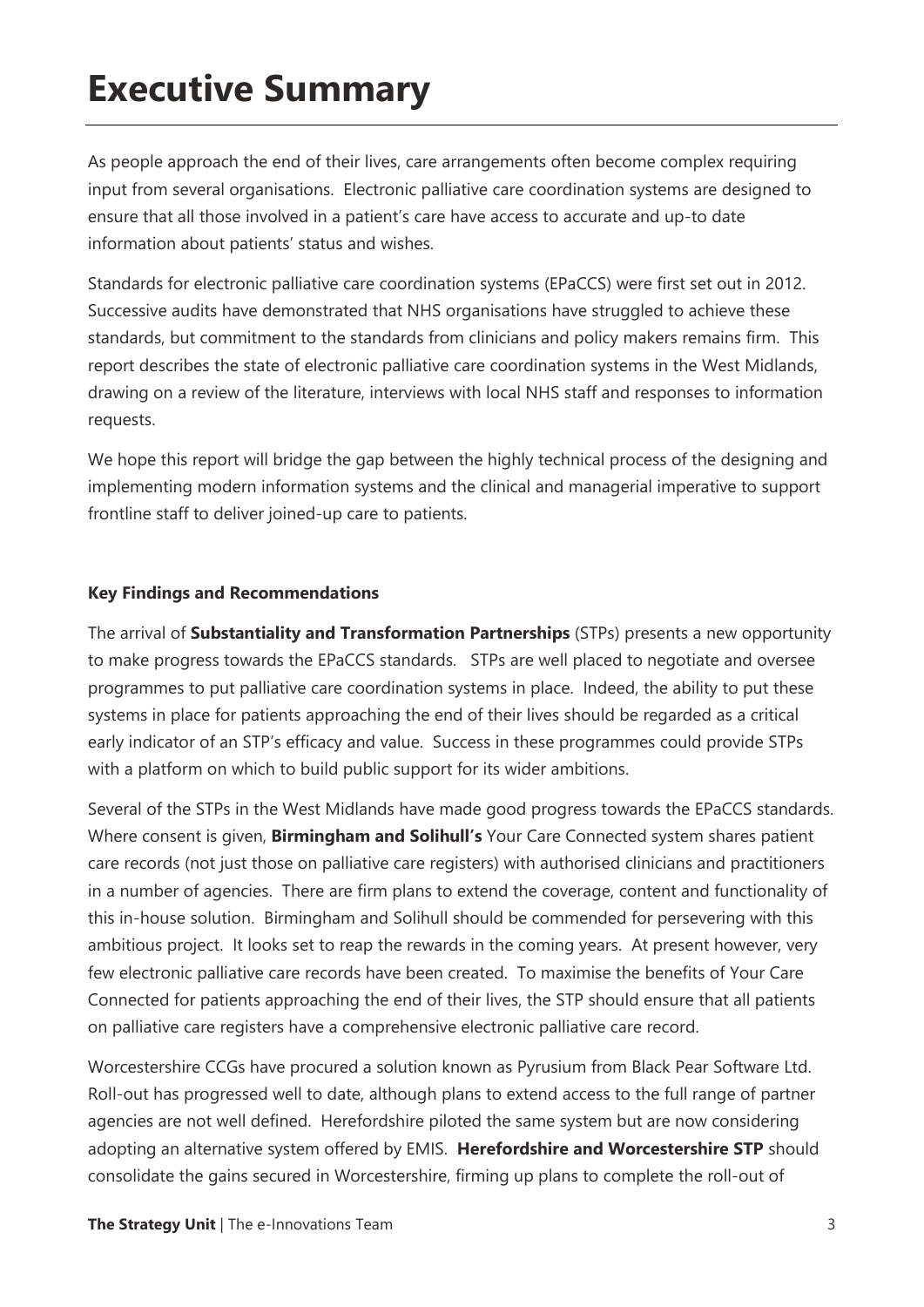Pyrusium. The STP should consider the value of adopting a consistent approach and solution across its patch.

**Coventry and Warwickshire STP** have also procured the Pyrusium solution. Roll-out is at an earlier stage than in Worcestershire. The STP did not respond to follow up requests for information about system functionality and roll-out plans.

A range of approaches are being pursued in the **Black Country and West Birmingham STP** but it is not clear whether or how these are connected. Sandwell and West Birmingham are involved in the Your Care Connected programme. Wolverhampton has plans to adopt and implement CareCentric, a solution offered by Graphnet and System C. Walsall and Dudley have no system in place and no specific plans to develop or procure a solution, but the CCGs are watching developments in Wolverhampton with interest. The STP should take stock of the various programmes that are underway and establish a clear strategic vision for palliative care coordination systems. If different systems and approaches are to be adopted across the patch, then the STP should ensure that this will not lead to discontinuities and inequities in care.

**Staffordshire and Stoke-on-Trent STP** do not have an EPaCCs system in place at present but are conducting market testing exercise to inform plans to procure a fully integrated care record solution. Given the lack of progress to date, the STP should consider a staged approach to any future developments, securing early benefits before committing to larger and more ambitious plans. The STP should give adequate consideration to the benefits of adopting the enriched Summary Care Record solution.

**Shropshire and Telford STP** have made little discernible progress towards the EPaCCS standards and no specific plans appear to be in place. The STP should identify a clinical and managerial lead to take this work forward. These leads should start by meeting their counterparts in the region to learn from their experiences.

Individuals working in this area no longer see **information governance** (IG) regulations and guidelines as presenting an existential threat to palliative care coordination systems. Debates about IG have moved onto more practical matters such as how best to secure patient consent and the production of information sharing agreements. However, the move from the Data Protection Act 1998 to General Data Protection Regulations (GDPR) has the potential to destabilise existing arrangements. Authoritative national guidance on the additional implications of GDPR for palliative care coordination systems would prove helpful.

The **West Midlands Ambulance Services** (WMAS) occupies a unique position in the local network of NHS organisations and it often plays a pivotal role in patient's end of life care. Each STP has taken its own view about the best way to achieve the EPaCCS standards, but this now means that WMAS must interact with multiple, distinct systems. STPs should recognise their collective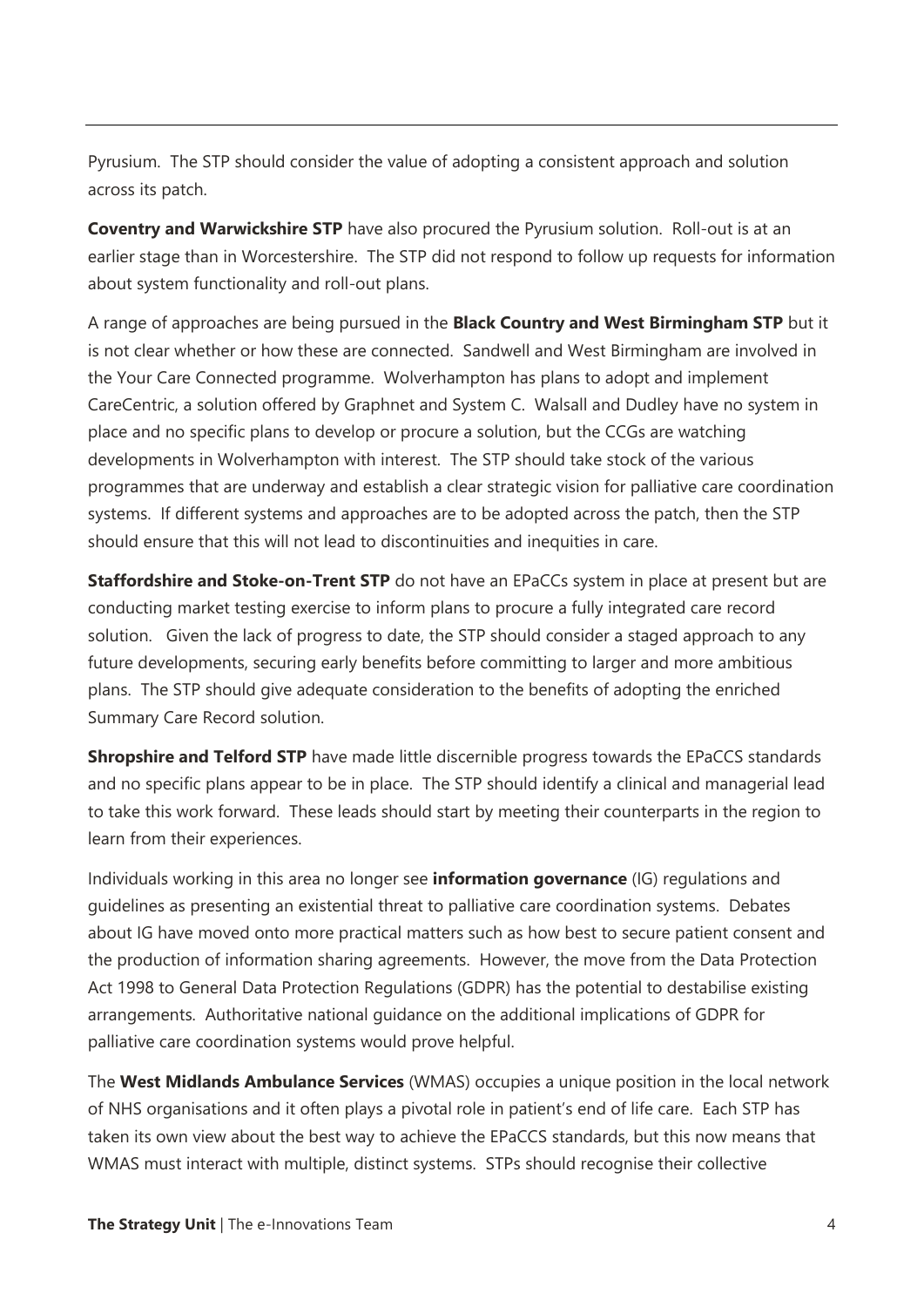responsibility to WMAS, supporting the service to access existing systems and considering the implication of any future decisions on the service.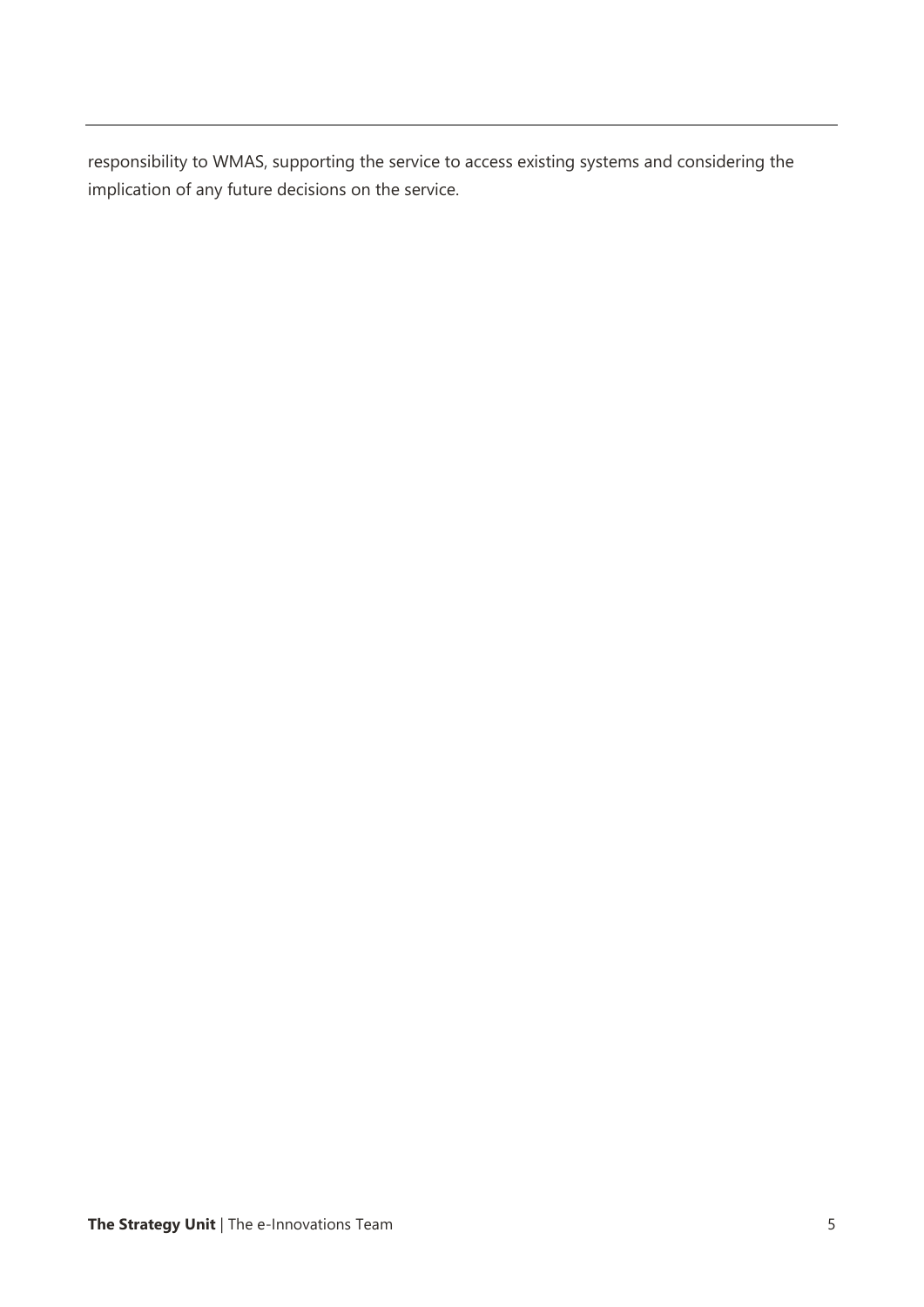## **1. Introduction**

As people approach the end of their lives, care arrangements often become complex requiring input from several organisations. Effective palliative and end of life care requires excellent coordination and communication between the organisations involved. Electronic palliative care coordination systems are designed to ensure that all those involved in a patient's care have access to accurate and up-to date information about patients' status and wishes.

This report describes the state of electronic palliative care coordination systems in the West Midlands. The report was commissioned by the NHS England, West Midlands Clinical Networks Palliative and End of Life Care Programme and has been produced by the e-Innovations Team in conjunction with the Strategy Unit, hosted by NHS Midlands and Lancashire Commissioning Support Unit.

We hope this report will bridge the gap between the highly technical process of the designing and implementing modern information systems and the clinical and managerial imperative to support frontline staff to deliver joined-up care to patients.

#### **Palliative and End of Life Care in the West Midlands**

The World Health Organisation defines palliative care as *"an approach that improves the quality of life of patients and their families facing the problem associated with life-threatening illness, through the prevention and relief of suffering by means of early identification and impeccable assessment and treatment of pain and other problems, physical, psychosocial and spiritual."* In 2017, NHS England commissioned a report into the state of palliative and end of life care services in the West Midlands.<sup>1,2</sup> The report explored historical and forecast mortality rates, trends in place of death, the use of primary care palliative care registers, levels of acute healthcare utilisation prior to death, the provision community-based specialist-level palliative care and the results of recent audits of palliative and end of life care services. The report set out the challenges facing palliative and end of life care services and made a series of recommendations for Sustainability and Transformation Partnerships. This report was commissioned in response to one of these recommendations; to review the extent to which electronic palliative care systems have been developed and deployed in the West Midlands.

-

<sup>1</sup> <http://www.strategyunit.co.uk/index.php/publications/palliative-and-end-life-care-west-midlands>

 $2$  A subsequent report explored the number of children with living limiting or life threatening conditions and the resource use of this group - [http://www.strategyunit.co.uk/publications/palliative-and-end-life-care-report-children-and-young](http://www.strategyunit.co.uk/publications/palliative-and-end-life-care-report-children-and-young-people)[people](http://www.strategyunit.co.uk/publications/palliative-and-end-life-care-report-children-and-young-people)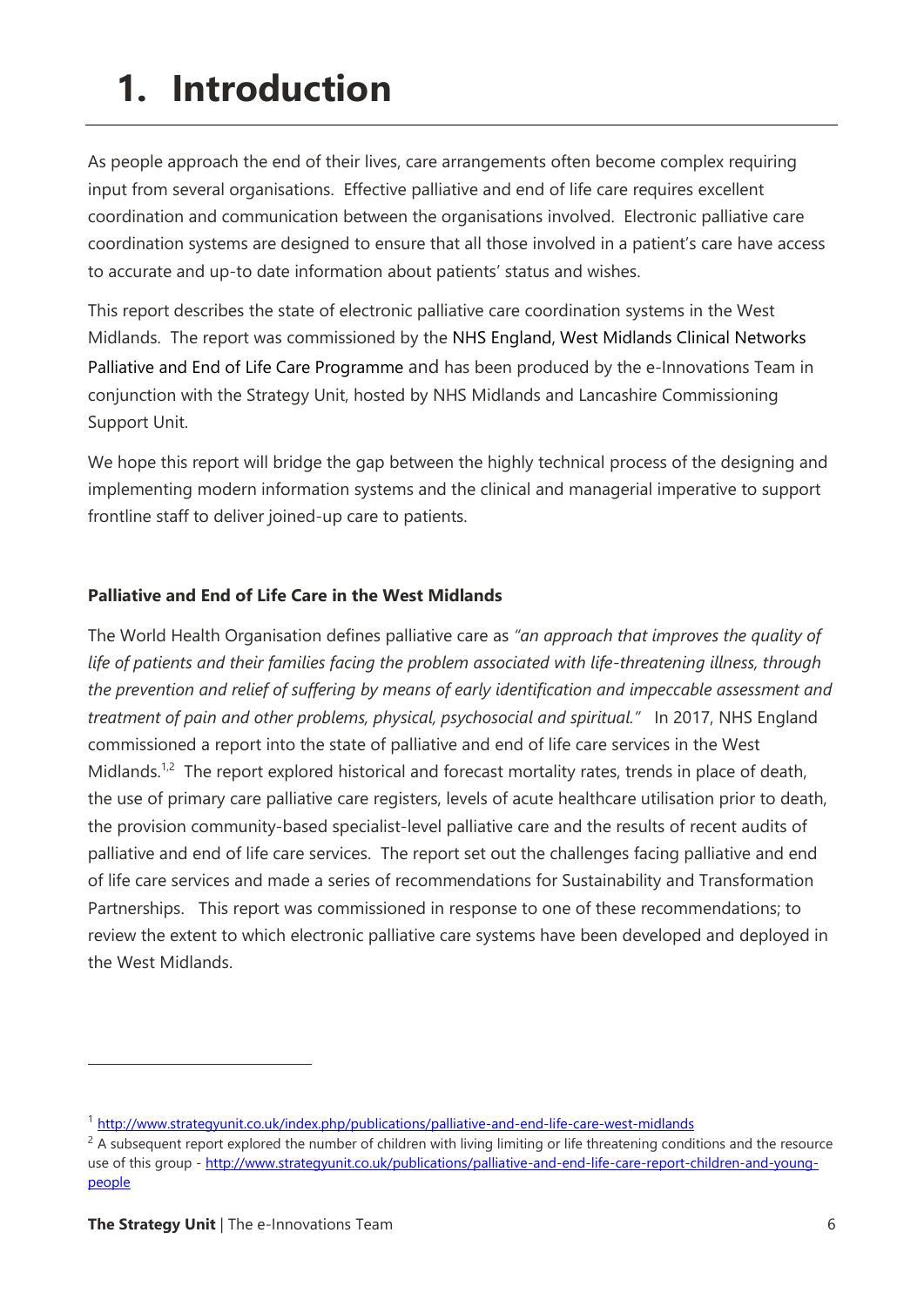#### **National Information Standards for Palliative Care Coordination Systems**

In March 2012, the NHS Health and Social Care Information Centre set out the content and functionality of electronic palliative care coordination systems (EPaCCS) in a set of minimum standards (SCCI1580).<sup>3</sup> Public Health England conducted a review of compliance with these standards in 2013 and concluded that most CCGs did not have an operational EPaCCS system in place. A Digital Maturity Assessment conducted by NHS England in 2015 required NHS Trusts to assess their compliance with the EPaCCS information standard. Only 37% of Trusts in the West Midlands confirmed compliance.

The Information Standard has been updated on a number of occasions, and the most recent version of the standard, published in September 2015 required that providers of adult end of life care services comply with the standard by March 2016.

Petrova et al (2015) identified five key challenges facings organisations attempting to meet the standards which go some way to explain why progress has been limited to date.

The functionality and content standards are set out in Appendix 2.

#### **Five Key Challenges**

 $\overline{a}$ 

- Projects need to involve nine key service types and hundreds of individual settings
- EPaCCS teams start a register project and find themselves transforming systems and culture
- The realities of healthcare IT are far from the expectations we have from our daily IT lives
- IG-related decision-making for EPaCCS projects is not backed by a clear framework
- End of life care is an emotive and uncertain domain

*Crash course in EPaCCS: 8 years of successes and failures in patient data sharing to learn from, Petrova M, et al. BMJ Supportive & Palliative Care 2016;0:1–9. doi:10.1136/bmjspcare-2015-001059*

<sup>3</sup> [https://digital.nhs.uk/data-and-information/information-standards/information-standards-and-data-collections](https://digital.nhs.uk/data-and-information/information-standards/information-standards-and-data-collections-including-extractions/publications-and-notifications/standards-and-collections/scci1580-palliative-care-co-ordination-core-content#current-release)[inclu9ding-extractions/publications-and-notifications/standards-and-collections/scci1580-palliative-care-co-ordination](https://digital.nhs.uk/data-and-information/information-standards/information-standards-and-data-collections-including-extractions/publications-and-notifications/standards-and-collections/scci1580-palliative-care-co-ordination-core-content#current-release)[core-c10ontent#current-release](https://digital.nhs.uk/data-and-information/information-standards/information-standards-and-data-collections-including-extractions/publications-and-notifications/standards-and-collections/scci1580-palliative-care-co-ordination-core-content#current-release)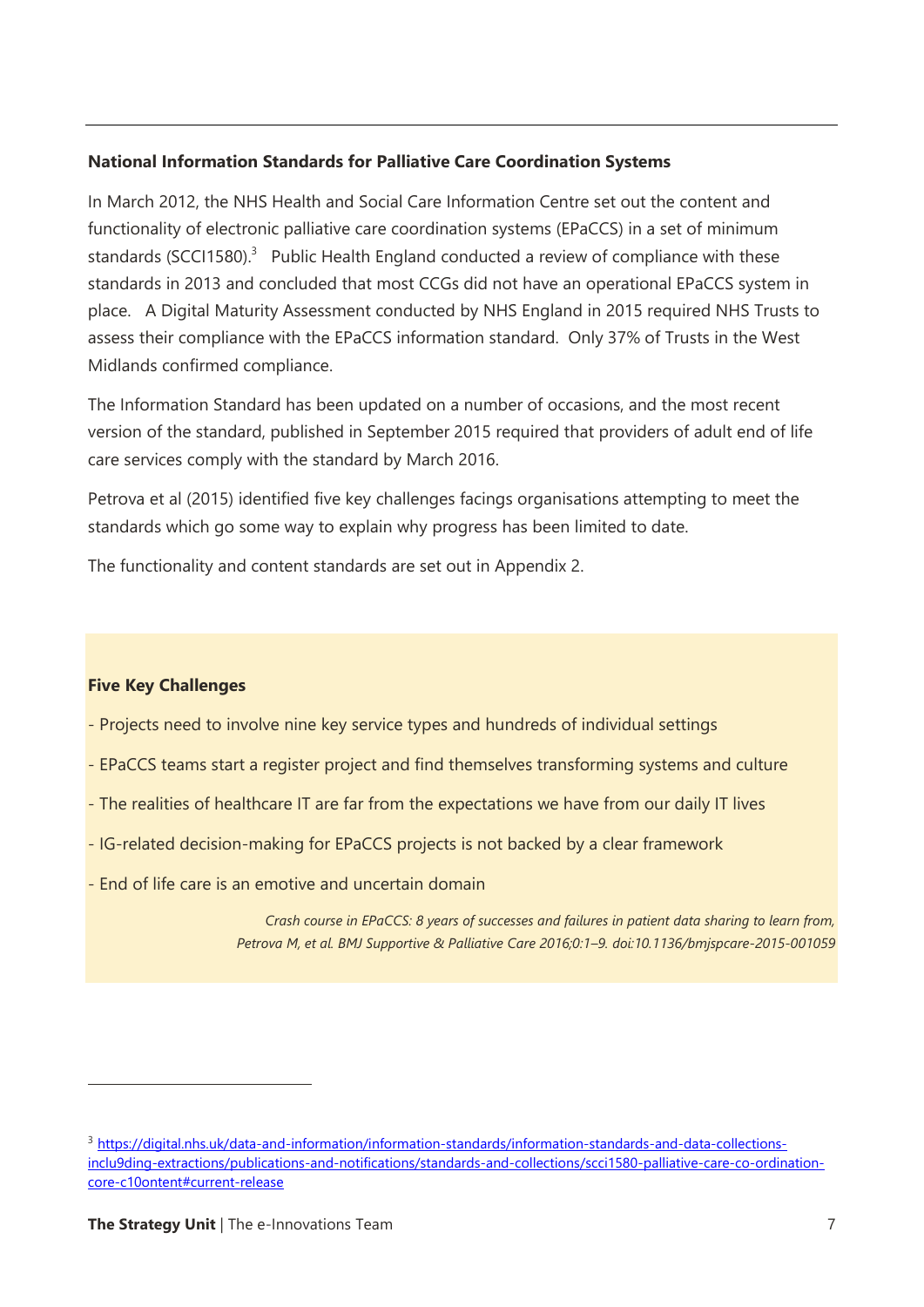#### **The Arguments in favour of Palliative Care Coordination Systems**

Whilst these challenges certainly exist, the arguments in favour of palliative care coordination systems are compelling. Organisations that have implemented EPaCCS solutions report increases in the likelihood that a patient will die in their preferred place, reductions in the number of ambulance conveyances and the time patients spend in hospital in the last few months of life.<sup>4</sup> An economic evaluation of EPaCCS pilot sites suggested that expenditure of EPaCCS systems could be recouped over a 4-year period.<sup>5</sup> NHS Right Care's scenarios highlight the role that EPaCCS solutions can play in delivering optimal care pathways for patients at the end of life.<sup>6</sup>

Clinicians too appear to strongly support of the aims that underpin the EPaCCS standards. "*Human kindness combined with high professionalism is the unshakeable foundation that sustains EPaCCS*." Petrova et al (2015).

The concept of EPaCCS has received strong and sustained support from government and national agencies. EPaCCS was a priority in the *End of Life care Strategy for England*, pilots were supported by the *National End of Life Care Programme*, and EPaCCS systems feature highly in the national *Ambitions for Palliative and End of Life Care.* The government reconfirmed its commitment to EPaCCS recently in *Our Commitment to you for end of life care The Government Response to the Review of Choice in End of Life Care.* 

### **The Role of Sustainability and Transformation Partnerships**

This report is focused primarily on the role of Sustainability and Transformation Partnerships (STPs) in delivering these standards. Forty-four STPs were established in 2016, six within the West Midlands region: Birmingham and Solihull, the Black Country, Coventry and Warwickshire, Herefordshire and Worcestershire, Staffordshire and Stoke-on-Trent and Shropshire and Telford.

STPs were established to ensure greater integration and coordination of care between NHS and other agencies. This is no easy task. Many of the factors that determine the quality and extent of joint working between NHS providers, local government and third sector agencies are subtle and elusive. It is not clear how STPs might directly influence working culture or the quality or relationship between individual clinicians and practitioners in any systematic fashion or with any confidence. But STPs can create a context in which joint working is more likely to flourish.

<sup>6</sup> [https://www.england.nhs.uk/rightcare/wp-content/uploads/sites/40/2018/02/katies-story-advanced-colorectal-cancer](https://www.england.nhs.uk/rightcare/wp-content/uploads/sites/40/2018/02/katies-story-advanced-colorectal-cancer-full-narrative.pdf)[full-narrative.pdf](https://www.england.nhs.uk/rightcare/wp-content/uploads/sites/40/2018/02/katies-story-advanced-colorectal-cancer-full-narrative.pdf) [; https://www.england.nhs.uk/rightcare/wp-content/uploads/sites/40/2018/02/sarahs-story-parkinsons](https://www.england.nhs.uk/rightcare/wp-content/uploads/sites/40/2018/02/sarahs-story-parkinsons-full-narrative.pdf)[full-narrative.pdf](https://www.england.nhs.uk/rightcare/wp-content/uploads/sites/40/2018/02/sarahs-story-parkinsons-full-narrative.pdf)

 $\overline{a}$ 

<sup>4</sup> <https://spcare.bmj.com/content/bmjspcare/early/2016/09/16/bmjspcare-2015-001059.full.pdf>

<sup>5</sup> <http://www.thewholesystem.co.uk/wp-content/uploads/2014/07/economic-eval-epaccs.pdf>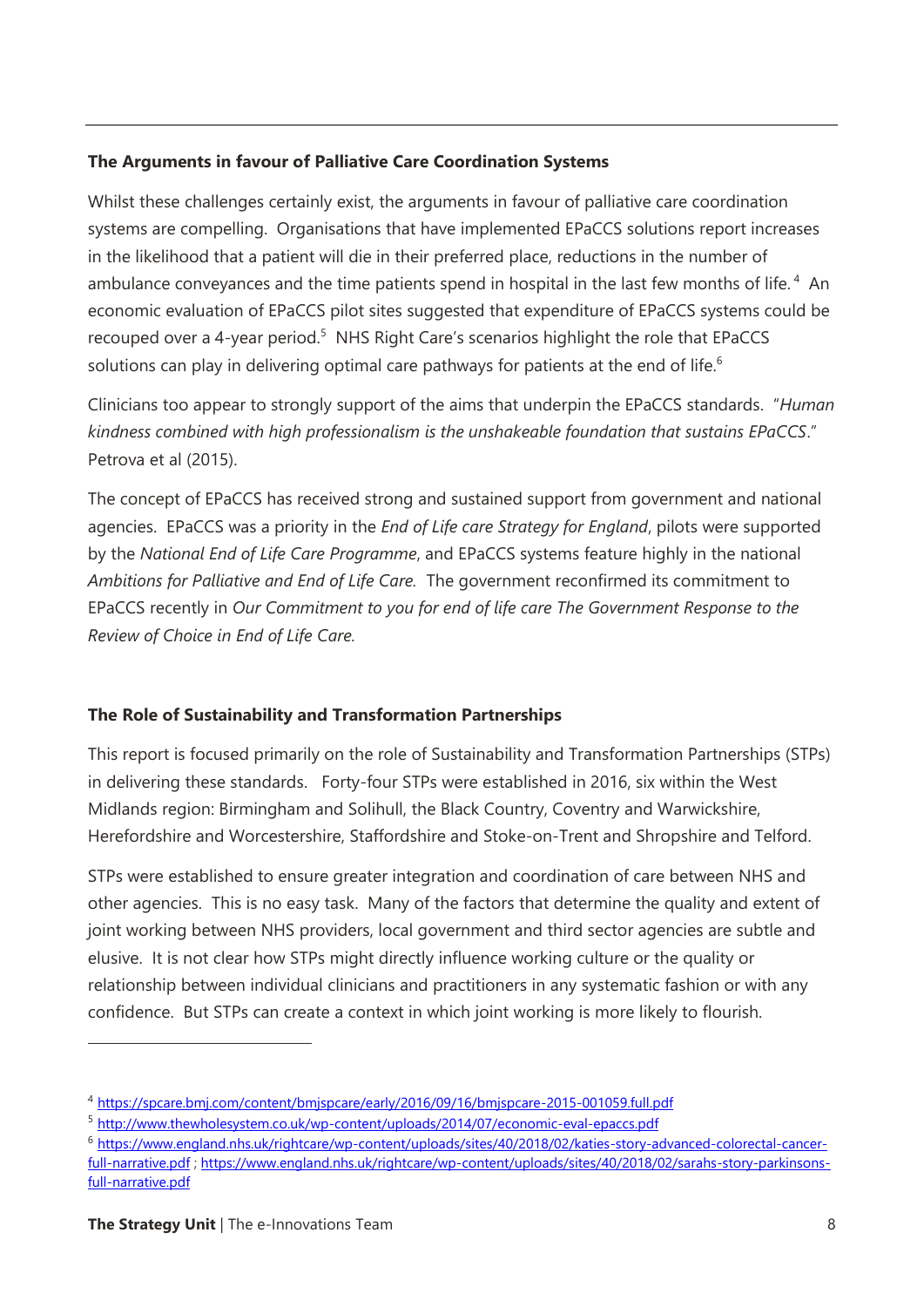Contracts can for example reward collaborative behaviours between providers rather than rivalry, competition and mistrust.

We believe however, that one of the most important contributions that an STP can make to facilitate joint working and service integration is to ensure that clinicians and practitioners working with a patient have access to a single shared care record.<sup>7</sup> Individual clinicians and practitioners cannot put these systems in place for themselves and the priorities of organisations within an area rarely align capriciously. So, a supra-organisational entity such as an STP is best placed to negotiate and oversee programmes to put shared care record systems in place.<sup>8</sup>

Many patient groups stand to benefit from more integrated care, but none more so than patients approaching the end of their lives. Every Moment Counts, a narrative for person centred care, emphasises the importance of excellent coordination and integration for people near the end of life $9$ 

An STP's ability over the next year or so, to secure and embed a palliative care coordination system for its population will be a critical early indicator of its efficacy and value.<sup>10</sup>

#### **Our Approach**

 $\overline{a}$ 

This report's findings and conclusions are based on;

- a review of the information standards, associated documentation and research articles
- a review of each STP's Local Digital Roadmaps
- interviews with LDR leads or suitable substitutes within each STP area
- a survey of those within responsibility for procuring, developing or maintaining palliative care coordination systems in each STP

### **Electronic Palliative Care Records, Summary Care Records and Integrated Care Records**

EPaCCS should be regarded as a set of standards for information systems rather than as information systems per se. The standards are detailed, but in summary they describe the data that should be recorded about a patient as they approach the end of their lives and the functional

 $<sup>7</sup>$  EPaCCS is one of 10 universal capabilities that STPs must address in their local delivery plans.</sup>

<sup>&</sup>lt;sup>8</sup> The national framework for palliative and end of life are, the Ambitions Framework emphasises the need for a system-wide approach.

<sup>9</sup> [https://www.nationalvoices.org.uk/sites/default/files/public/publications/every\\_moment\\_counts.pdf](https://www.nationalvoices.org.uk/sites/default/files/public/publications/every_moment_counts.pdf)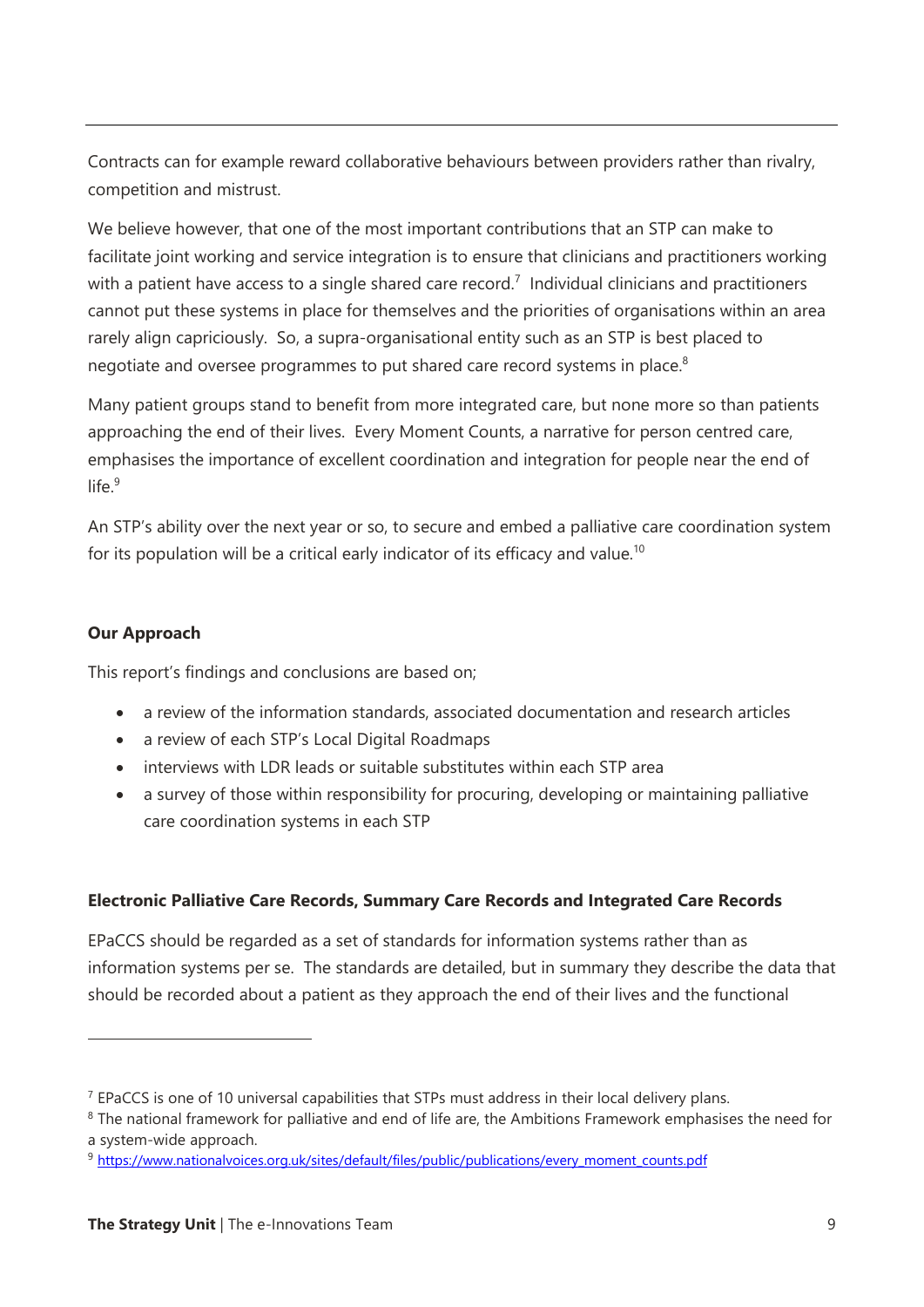requirements for the information systems that hold this data. The required data includes information about the patient's identity and address, demographic characteristics, living arrangements, carers details, medical, functional and communication and needs, the patient's end of life care plans and preferences and their consent or otherwise to share this data to support the coordination of their care. This data makes up the patient's **electronic palliative care record**. Where data sharing consent has been given, the standard requires that a patient's palliative care record should be available to the patient and suitably authorised members of staff and carers who are involved in the patient's care. Furthermore, these individuals should be able to update the record when the patient's status, plans or preferences change. There is no central or standard NHS information system that meets the all of the EPaCCS standards. To meet the standards, CCGs must incur some costs either though purchasing proprietary software or by developing an in-house solution.

There are two other terms that are frequently used to describe shared care records in the NHS. The **Summary Care Record** is automatically uploaded from GP clinical systems to a centralised NHS information system unless patients opt out. The record contains only a small number of data items including the patient's identity and address, medication and allergies. Suitably authorised staff can access the Summary Care Record via a web-portal using a smart card to confirm their identity and authority. The Summary Care Record system does not comply with EPaCCS because it does not contain the requisite information (e.g. about a patient's end of life care plans) and it does not permit the record to be updated.

CCGs can extend the Summary Care Record, to include information set out in the EPaCCS standard but to do this, they must seek explicit consent from the patient. This **enriched Summary Care Record** can be accessed via the same web portal. Whilst this enriched summary care record may contain the required data and can be accessed by staff involved in the patient's care, this is not sufficient to meet all of the EPaCCS standards because the system does not permit patients and their carers to access the record and does not allow the record to be updated.

Many of the GP clinical system suppliers have developed functionality that can allow patient's GP records to be viewed by suitably authorised members of staff outside of the GP practice. EMIS, TPP and Vision each offer their own solution to this problem. These systems however, also fall short the EPaCCs standards because they do not allow the record to be updated by members of staff outside of the general practice.

An **Integrated Care Record** brings together a patient's GP record with information from other providers such as acute hospitals, community services and mental health services. These ambitious projects represent the pinnacle of information sharing for patient care but also present the greatest technical and information governance challenges. Integrated Care Record systems must access data from multiple systems simultaneously and present this in some coherent form to the end user.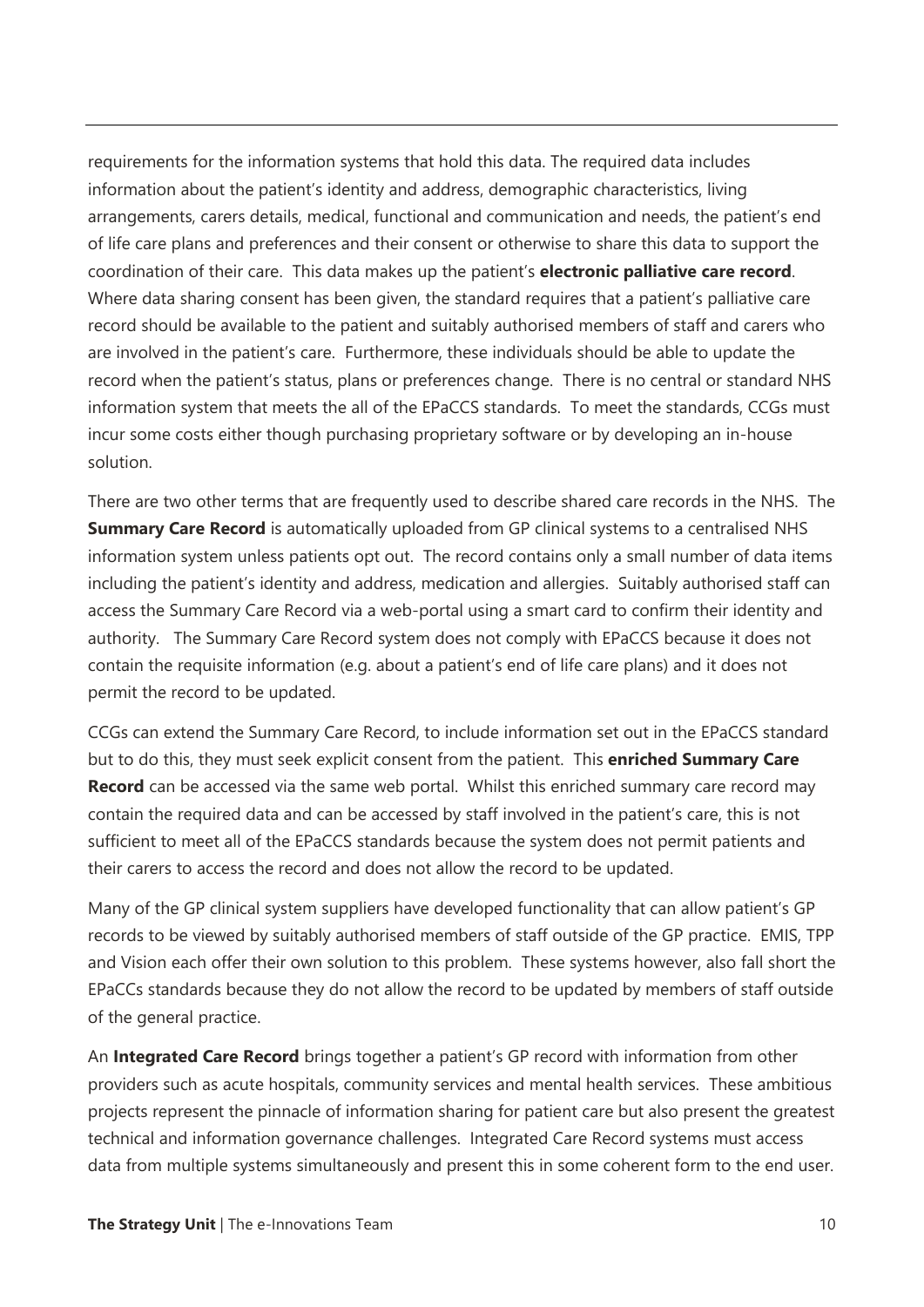Proprietary Integrated Care Record solutions exist, but must be configured to interface with the various local IT systems. In-house solutions must address the same issues. Information Governance arrangements must span all participating organisations.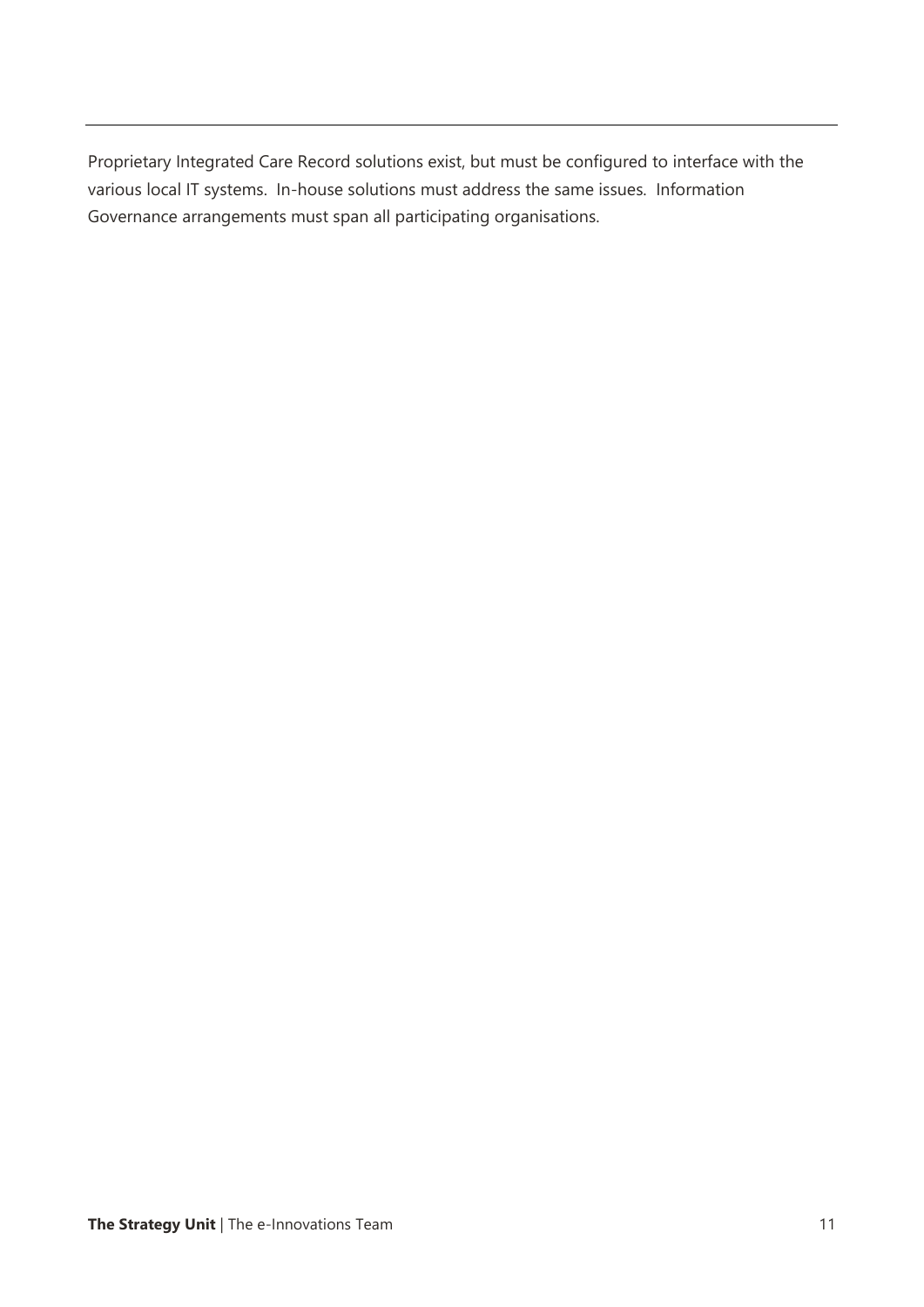# **2. Palliative Care Records**

The EPaCCS standard highlights the importance of sharing electronic palliative care records to improve patient care and most attention is therefore given to developing or procuring systems that can hold these records and make them available to clinicians outside the GP practice. But this functionality only has value when electronic palliative care records exist and are rich in content. Electronic palliative care records can be created in all GP clinical system and these records have value even if used solely within the GP practice. Here we report the number of GP registered patients that have an electronic palliative care record as a proportion of the number of patients dying in a given year. Electronic palliative care records contain many data items. We focus here on four of the most commonly recorded data items:

- whether the patient has given consent for the record to be shared
- the patients preferred place of death
- the patient's cardiopulmonary resuscitation decision
- whether anticipatory medicines were available at the patient's residence<sup>11</sup>

The charts below, present information on the number of patient records containing this information in five areas, Birmingham and Solihull, Sandwell and West Birmingham, Wolverhampton, Dudley and Worcestershire. This information was supplied specifically for this project by STPs and CCGs in response to an information request from the Strategy Unit. Figures are presented per 1,000 deaths per annum to allow comparisons between areas. Walsall and Herefordshire CCGs and Coventry and Warwickshire, Staffordshire and Stoke-on-Trent and Shropshire and Telford STPs were unable to provide this data.

Across the five areas, approximately 2,000 patient records contained information to confirm whether consent had been given for the palliative care record to be shared. 9,900 records contained information about the patients preferred place of death.

 $\overline{a}$ 

<sup>&</sup>lt;sup>11</sup> The use of anticipatory medicines requires careful clinical consideration. We measure here not whether anticipatory medicines have been put in place, but rather whether the patient record contains information about whether (or not) anticipatory medicines are available in the patient's home. In this context, success is good recording, not high levels of prescribing.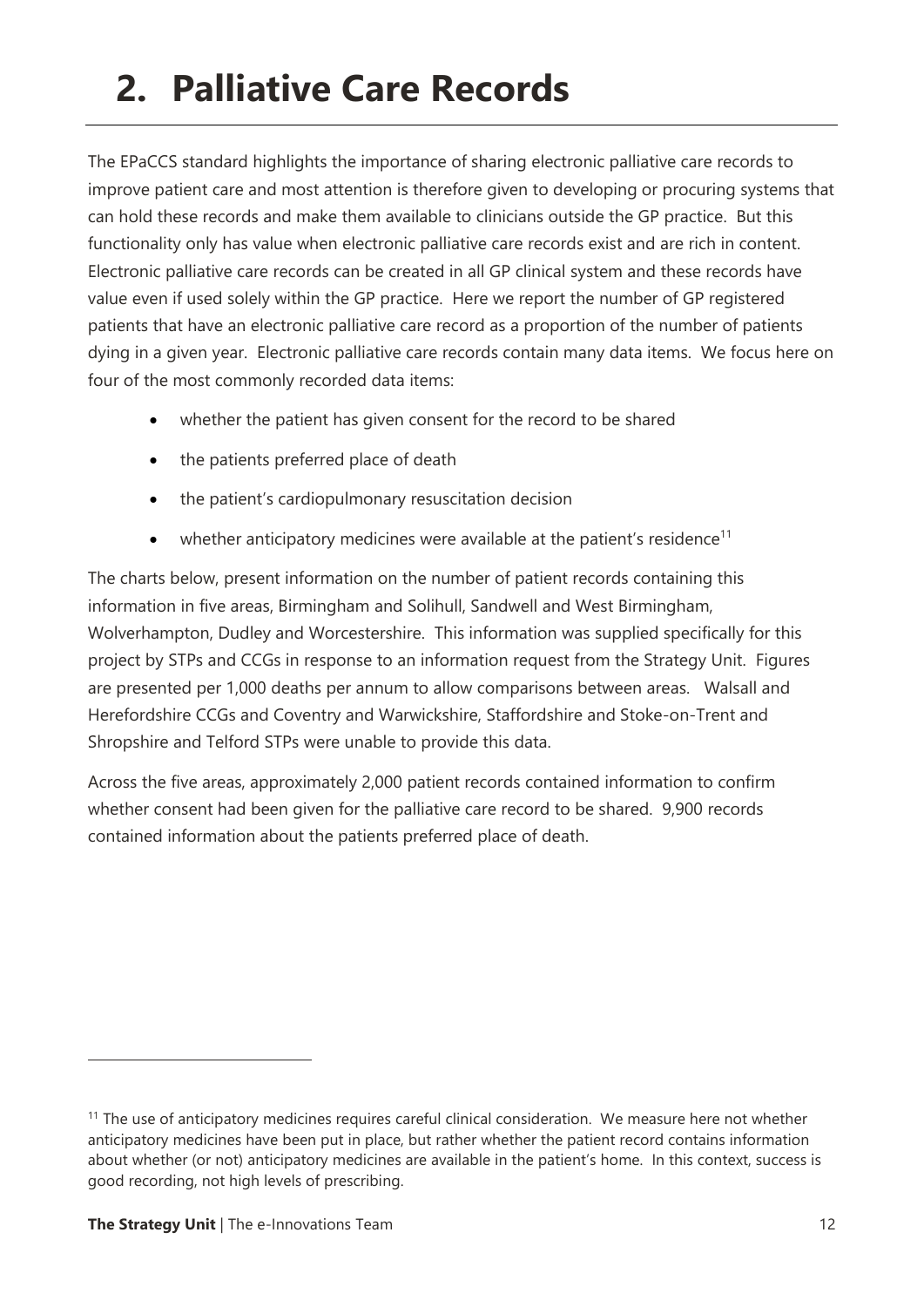#### *Table 1*

|                                          |                       | <b>Number of Patient Records</b> |                          |                          |                          |
|------------------------------------------|-----------------------|----------------------------------|--------------------------|--------------------------|--------------------------|
|                                          |                       | (Rate per 1,000 deaths pa)       |                          |                          |                          |
|                                          |                       |                                  |                          | CP                       |                          |
|                                          |                       | Consent to                       | <b>Preferred Place</b>   | Resuscitation            | Anticipatory             |
| <b>STP</b>                               | <b>CCG</b>            | <b>Share Record</b>              | of Death                 | <b>Decision</b>          | <b>Medicines</b>         |
| Birmingham and Solihull                  |                       | $\overline{\phantom{a}}$         | 89                       | 178                      | 53                       |
|                                          |                       |                                  | (35)                     | (69)                     | (21)                     |
| <b>Black Country and West Birmingham</b> | Sandwell & West B'ham | 491                              | 1077                     | 2,135                    | 171                      |
|                                          |                       | (127)                            | (279)                    | (553)                    | (44)                     |
|                                          | Wolverhampton         | 137                              | 231                      | 612                      | 9                        |
|                                          |                       | (53)                             | (89)                     | (237)                    | (3)                      |
|                                          | Dudley                | 27                               | 1,126                    | 1,583                    | 73                       |
|                                          |                       | (9)                              | (361)                    | (508)                    | (23)                     |
|                                          | Walsall               |                                  | $\overline{a}$           | $\overline{\phantom{a}}$ |                          |
| Herefordshire and Worcestershire         | Worcestershire        | 1,380                            | 7,332                    | 9,812                    | 5,832                    |
|                                          |                       | (236)                            | (1,251)                  | (1,675)                  | (995)                    |
|                                          | Herefordshire         |                                  |                          |                          |                          |
| Coventry & Warwickshire                  |                       | $\overline{\phantom{a}}$         | $\overline{\phantom{a}}$ | $\overline{\phantom{a}}$ | $\overline{\phantom{0}}$ |
| Staffordshire and Stoke-on-Trent         |                       | $\overline{\phantom{a}}$         | $\overline{\phantom{0}}$ | $\overline{\phantom{a}}$ | $\overline{\phantom{0}}$ |
| Shropshire & Telford                     |                       |                                  |                          |                          |                          |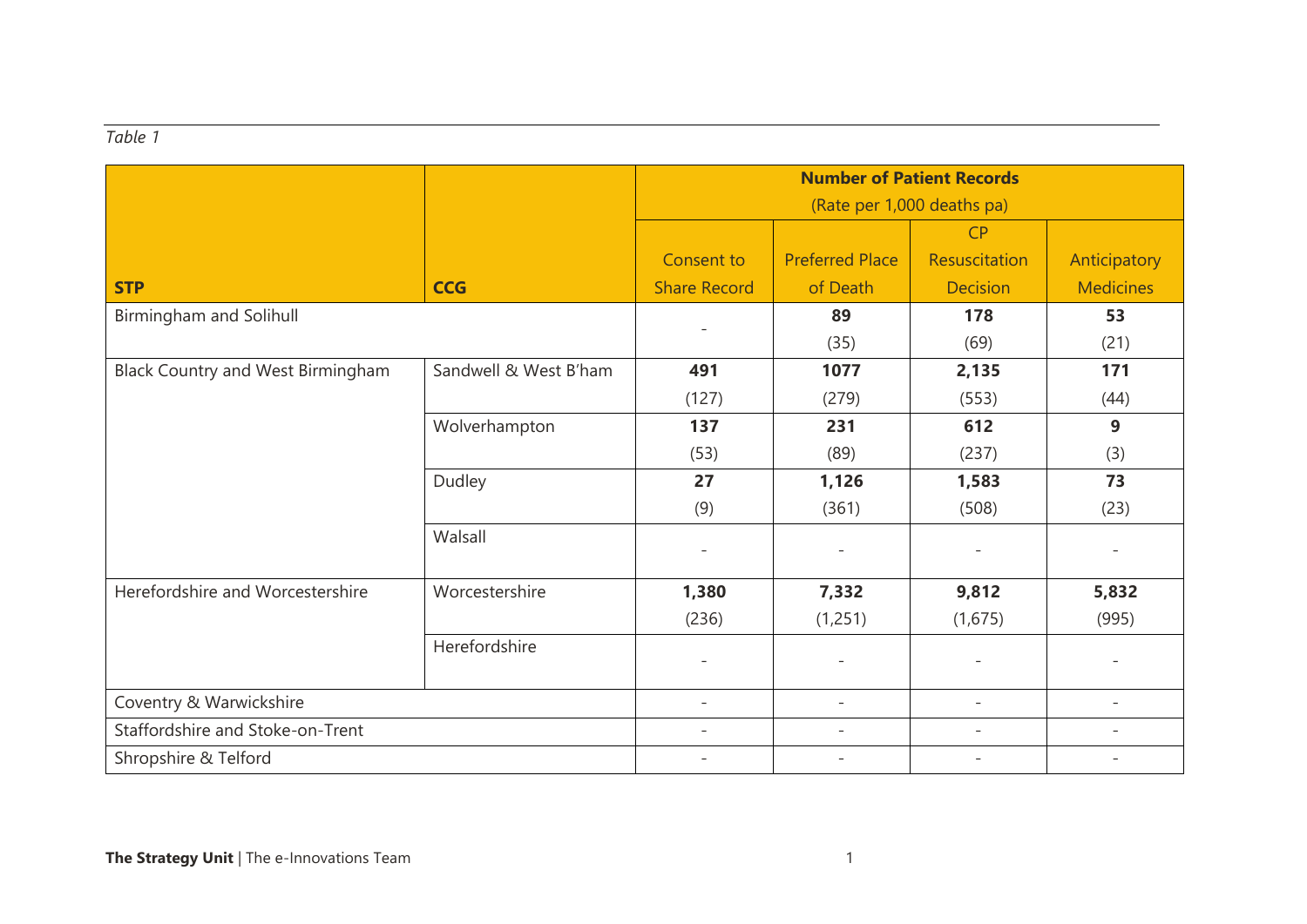

Cardiopulmonary resuscitation decisions were recorded in 14,300 records and 6,100 records contained information about whether anticipatory medicines were available at the patient's residence.





Across the four measures, Worcestershire has made the most progress in creating electronic palliative care records.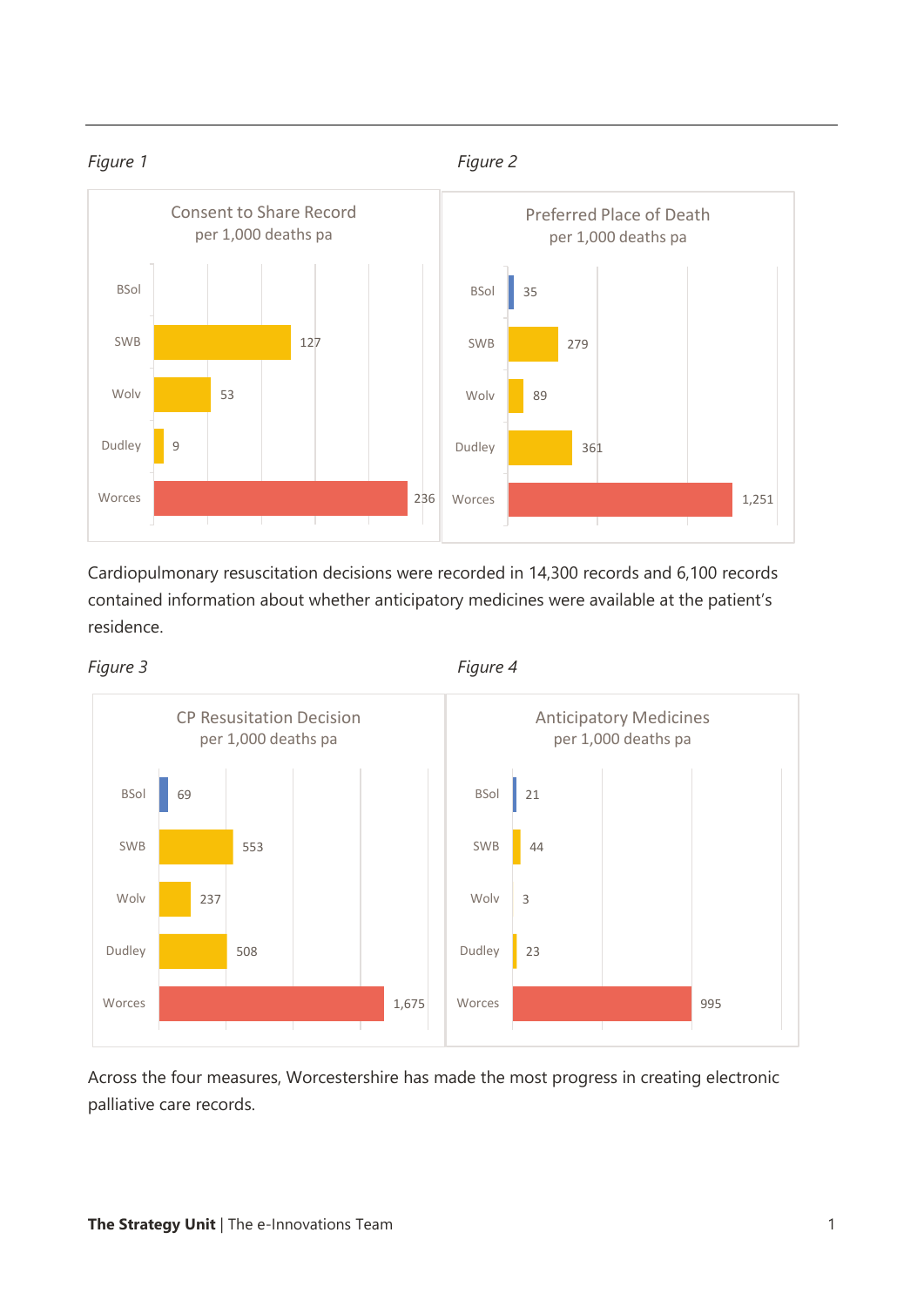#### *Note on figures*

*1 Birmingham and Solihull STP's figures are based on a sample of 60 practices (rates have been adjusted accordingly) and are derived from the MIG supportive care dataset.* 

*2 Birmingham & Solihull STP's consent model differs from those of other areas. Patients are given the option to opt out of data sharing between care organisations for the purposes of patient care. Those who do not opt out must also give explicit consent for a record to be shared at the point of use.*

*3 Dudley CCG's identified a number of issues when extracting the data in response to this information request. In particular, the CCG believes that the reported number of electronic records with patient consent and anticipatory medicines is likely to understate the true level.*

*4 Wolverhampton CCG's figures for place of death include read codes for specific places of death that are not included in SCCI1580\_36. For CPR, the additional read code 1R1 (not for resuscitation) has been included.*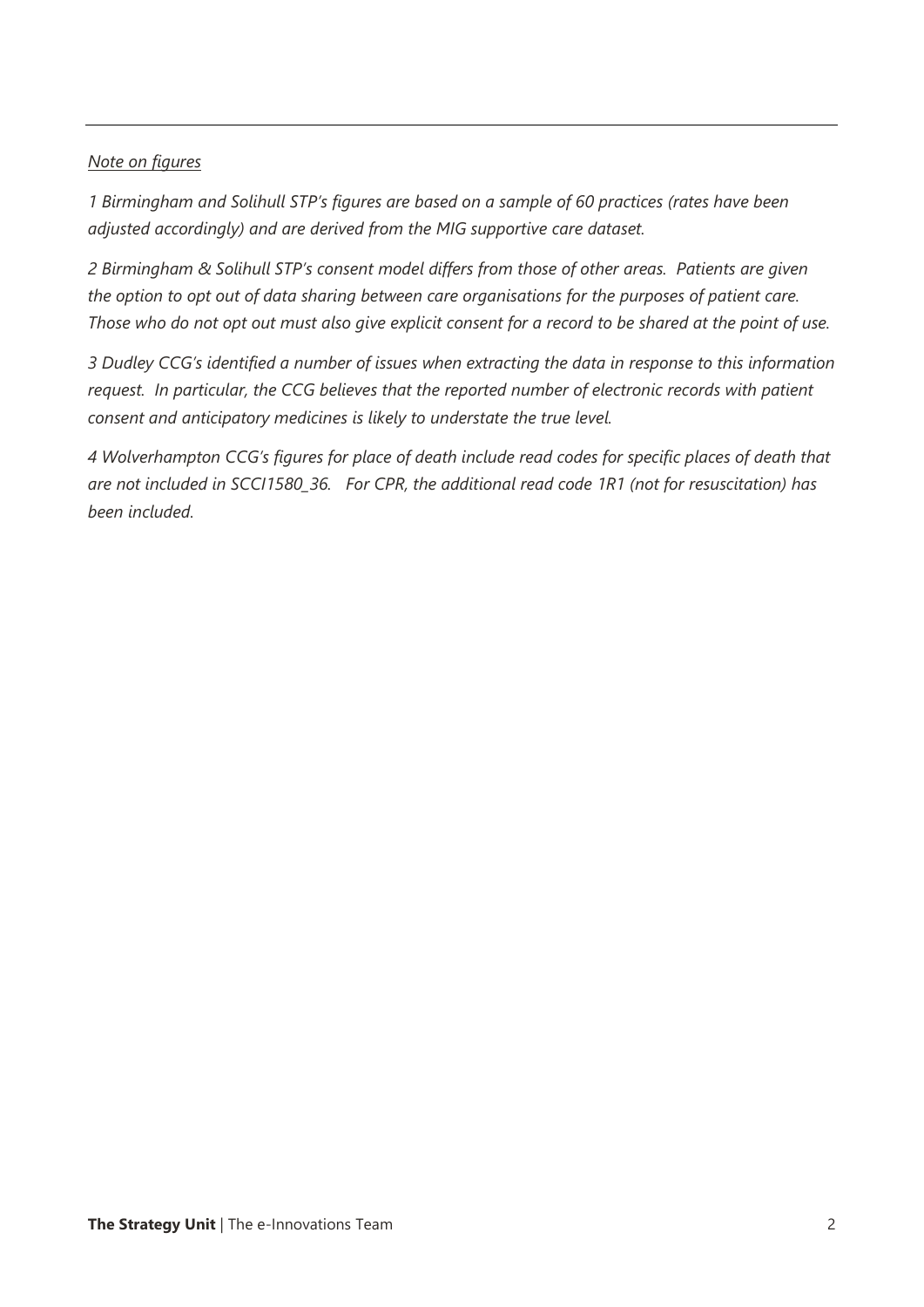# **3. The Status of EPaCCS in Each STP**

In this section we summarise the current position in each STP with regard to palliative care coordination systems. These summarises are based on interviews with relevant members of staff in each area and on the responses to a formal information request.

## **Birmingham & Solihull STP**

Birmingham and Solihull STP aims to meet the EPaCCS standards through the delivery of its shared care record programme, *Your Care Connected*. The programme has been running for several years in a planning mode, with investment exceeding £3m to date. In 2017/18, the programme moved into implementation mode and by February 2018, summary GP records, including where appropriate end of life care records, of almost 1 million patients across 148 primary care practices were live on the system and accessible to several local NHS acute trusts and a community trust. Plans are in place to extend the coverage to patients in a further 112 practices and extend access to two out-of-hours primary care providers, a specialist and an ambulance trust. In the medium term there are plans to extend the record to incorporate data from acute, community and mental health trusts. Your Care Connected use the Medical Interoperability Gateway (MIG) and palliative care records presented within this system comply with the EPaCCs record content specification.<sup>12</sup>

| <b>Service Type</b>    | <b>Service</b>                          | <b>View record</b>         | <b>Update record</b> |
|------------------------|-----------------------------------------|----------------------------|----------------------|
| Acute hospital         | Uni. of B'ham Hospitals NHS FT          | $\checkmark$ in place      | * not planned        |
| services               | Heart of England NHS FT                 | $\checkmark$ in place      | * not planned        |
|                        | B'ham Women's and Children's NHS FT     | $\checkmark$ in place      | * not planned        |
|                        | Sandwell & W. B'ham Hospitals NHS Trust | $x$ planned - Aug 18       | * not planned        |
|                        | Royal Orthopaedic Hospital NHS FT       | * planned - no date        | * not planned        |
| Ambulance service      | <b>WM Ambulance Service NHS FT</b>      | * planned - no date        | * not planned        |
| Community service      | B'ham Community Healthcare NHS Trust    | $\checkmark$ in place      | * not planned        |
| Mental health service  | B'ham & Solihull Mental Health NHS FT   | $\checkmark$ in place      | * not planned        |
| <b>GP Out of Hours</b> | <b>Badger Group</b>                     | <b>*</b> planned - no date | * not planned        |
|                        | <b>Nestor Primecare Services</b>        | * not planned              | * not planned        |
| <b>NHS111</b>          | Care UK                                 | <b>*</b> planned - no date | * not planned        |
| Social care            | Birmingham City Council                 | * not planned              | * not planned        |
|                        | Solihull Metropolitan Borough Council   | * not planned              | * not planned        |
|                        | John Taylor Hospice                     | * not planned              | * not planned        |
|                        | St Marys Hospice                        | * planned - no date        | * not planned        |
| Hospices               | Acorns Hospice (Selly Oak)              | * not planned              | * not planned        |
|                        | Marie Curie Hospice (WM)                | * not planned              | * not planned        |
|                        |                                         |                            |                      |
| Patients               |                                         | $\checkmark$ in place      | * not planned        |
| Carers                 |                                         | $\checkmark$ in place      | * not planned        |

<sup>12</sup> <https://healthcaregateway.co.uk/epaccs/>

 $\overline{a}$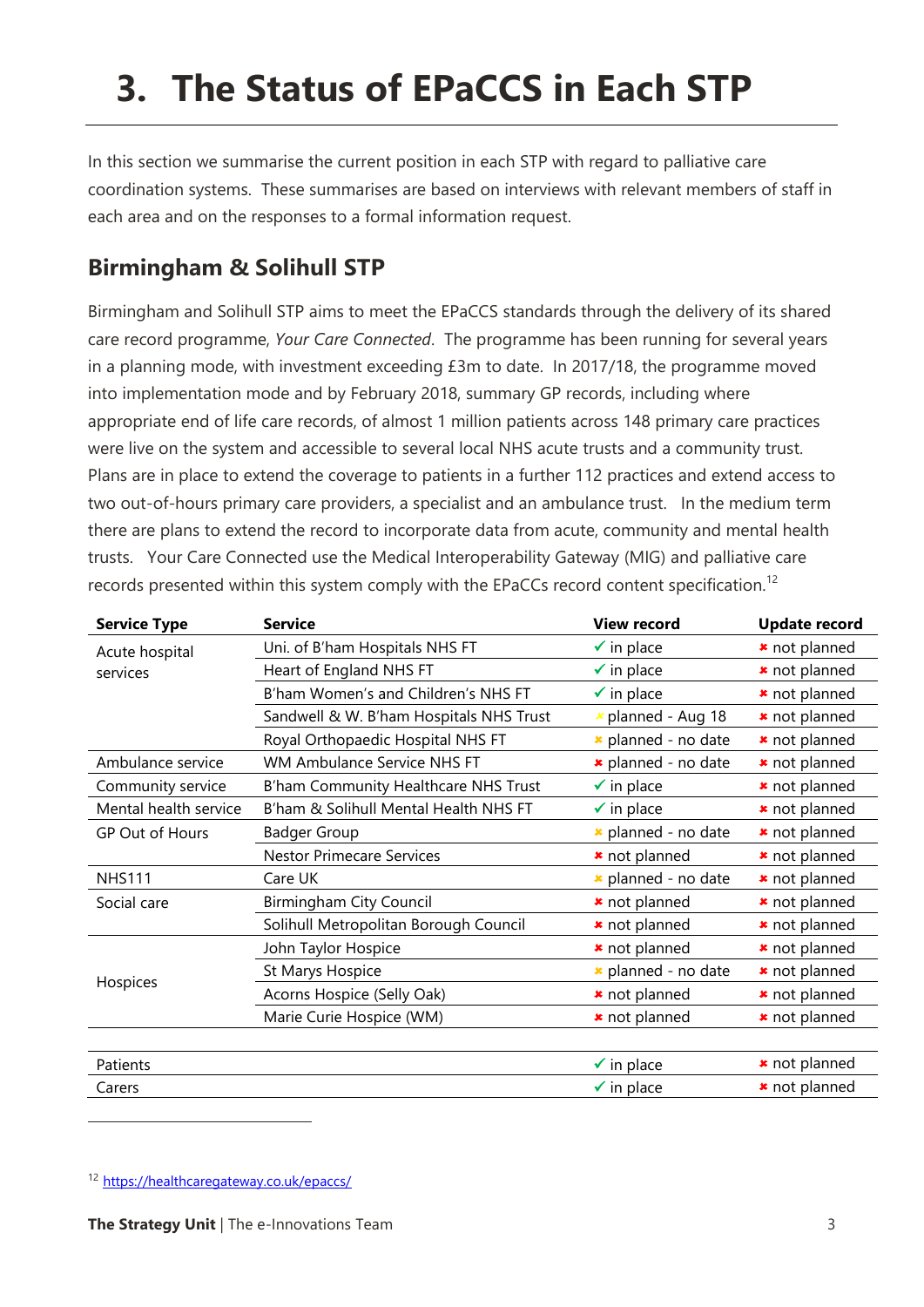## **The Black Country & West Birmingham STP**

Black Country & West Birmingham STP is made up of four areas; Dudley, Wolverhampton, Walsall and Sandwell and West Birmingham, each with its own acute trust. Whilst representatives of these four areas organisations in these Black Country and West Birmingham STP have held discussions about the potential to converge on a single solution, the areas are at present working on separate solutions.

**Wolverhampton** have procured an EPaCCs solution from the Graphnet & System C Care Alliance. Short-term funding to trial this solution was obtained from Estates and Technology Transformation Fund (ETTF) and a decision is expected shortly about recurrent funding. The solution supports the creation of fully auditable end of life care plans that can be accessed by health, social care and third sector organisations in Wolverhampton.

| <b>Service Type</b>     | <b>Service</b>                          | <b>View record</b> | Update record    |
|-------------------------|-----------------------------------------|--------------------|------------------|
| Acute hospital services | The Royal Wolverhampton NHS Trust       | planned - Aug 18   | planned - Aug 18 |
| Ambulance service       | <b>WM Ambulance Service NHS FT</b>      | planned - Dec 18   | planned - Dec 18 |
| Community service       | The Royal Wolverhampton NHS Trust       | planned - Aug 18   | planned - Aug 18 |
| Mental health service   | <b>Black Country Partnership NHS FT</b> | planned - Aug 18   | planned - Aug 18 |
| <b>GP Out of Hours</b>  | Vocare                                  | planned - Aug 18   | planned - Aug 18 |
| <b>NHS111</b>           | Care UK                                 | planned - Aug 18   | planned - Aug 18 |
| Social care             | <b>Wolverhampton City Council</b>       | planned - Aug 18   | planned - Aug 18 |
| Hospices                | Compton Hall                            | planned - Aug 18   | planned - Aug 18 |
|                         |                                         |                    |                  |
| Patients                |                                         | planned - Apr 19   | * not planned    |
| Carers                  |                                         | planned - Apr 19   | * not planned    |

Walsall CCG, working in conjunction with Wolverhampton CCG have also recently adopted and installed the Graphnet & System C solution. The CCGs together are considering extending the solution beyond palliative care to become a more general shared care record system.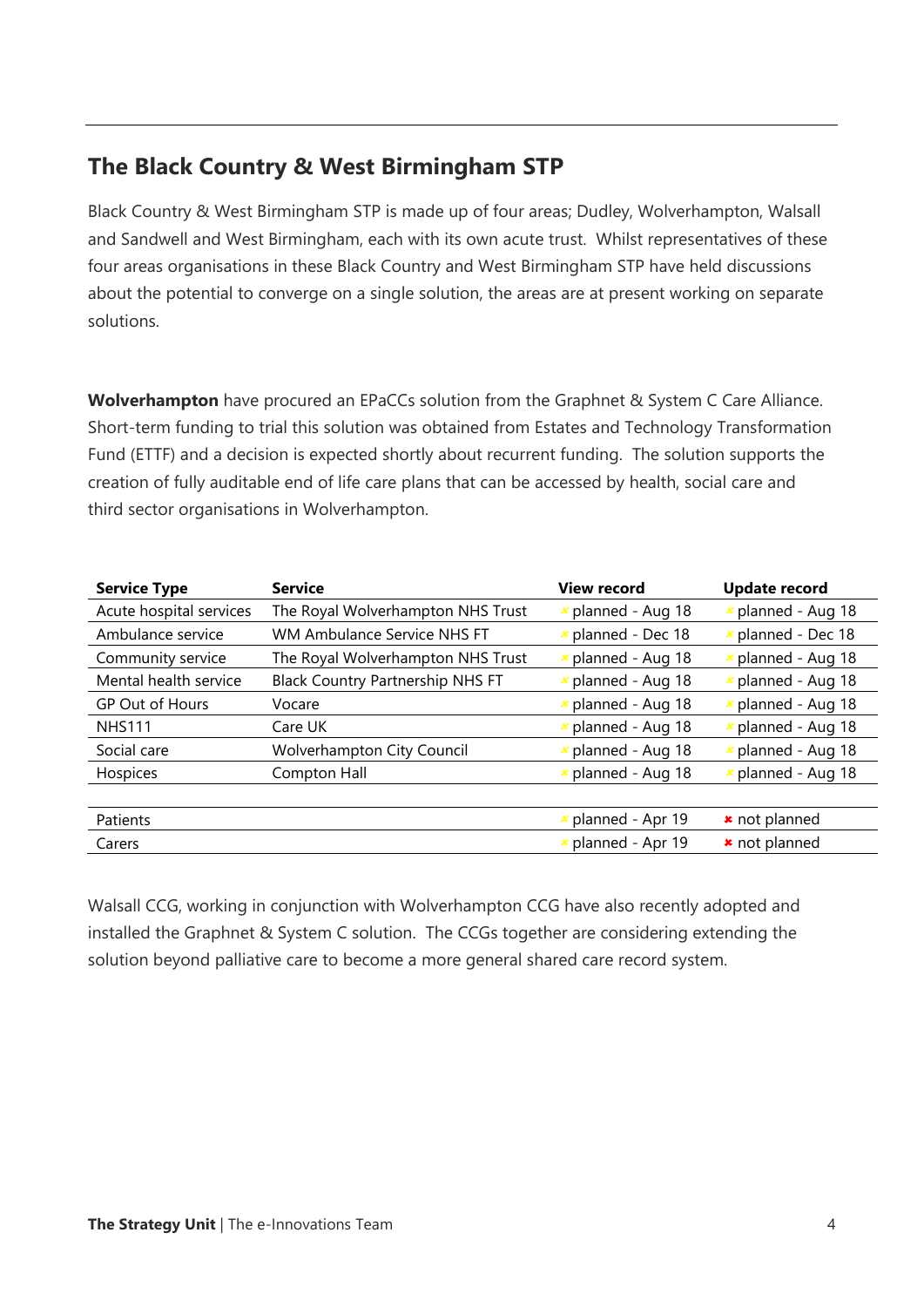**Sandwell and West Birmingham** CCG are involved in the Your Care Connected programme described above.

| <b>Service Type</b> | <b>Service</b>                          | <b>View record</b>         | <b>Update record</b> |
|---------------------|-----------------------------------------|----------------------------|----------------------|
|                     | Sandwell & W.B'ham Hospitals NHS Trust  | $\checkmark$ in place      | * not planned        |
| Acute hospital      | University of B'ham Hospitals NHS FT    | $\checkmark$ in place      | * not planned        |
| services            | B'ham Women's & Children's NHS FT       | $\checkmark$ in place      | * not planned        |
|                     | The Royal Orthopaedic Hospital NHS FT   | <b>*</b> planned - no date | * not planned        |
| Ambulance service   | WM Ambulance Service NHS FT             | * planned - no date        | * not planned        |
| Community service   | Sandwell & W. B'ham Hospitals NHS Trust | * not planned              | * not planned        |
| Mental health       | Black Country Partnership NHS FT        | * not planned              | * not planned        |
| service             | B'ham & Solihull Mental Health NHS FT   | * not planned              | * not planned        |
| GP Out of Hours     | <b>Nestor Primecare Services</b>        | $\checkmark$ in place      | * not planned        |
| <b>NHS111</b>       | Care UK                                 | * planned - no date        | * not planned        |
|                     | Sandwell MBC                            | <b>*</b> planned - Dec 18  | * not planned        |
| Social care         | B'ham CC                                | * planned - no date        | * not planned        |
|                     |                                         |                            |                      |
| Patients            |                                         | <b>*</b> planned - no date | * not planned        |
| Carers              |                                         | * planned - no date        | * not planned        |

**Dudley** CCG does not have an EPaCCS solution in place at present.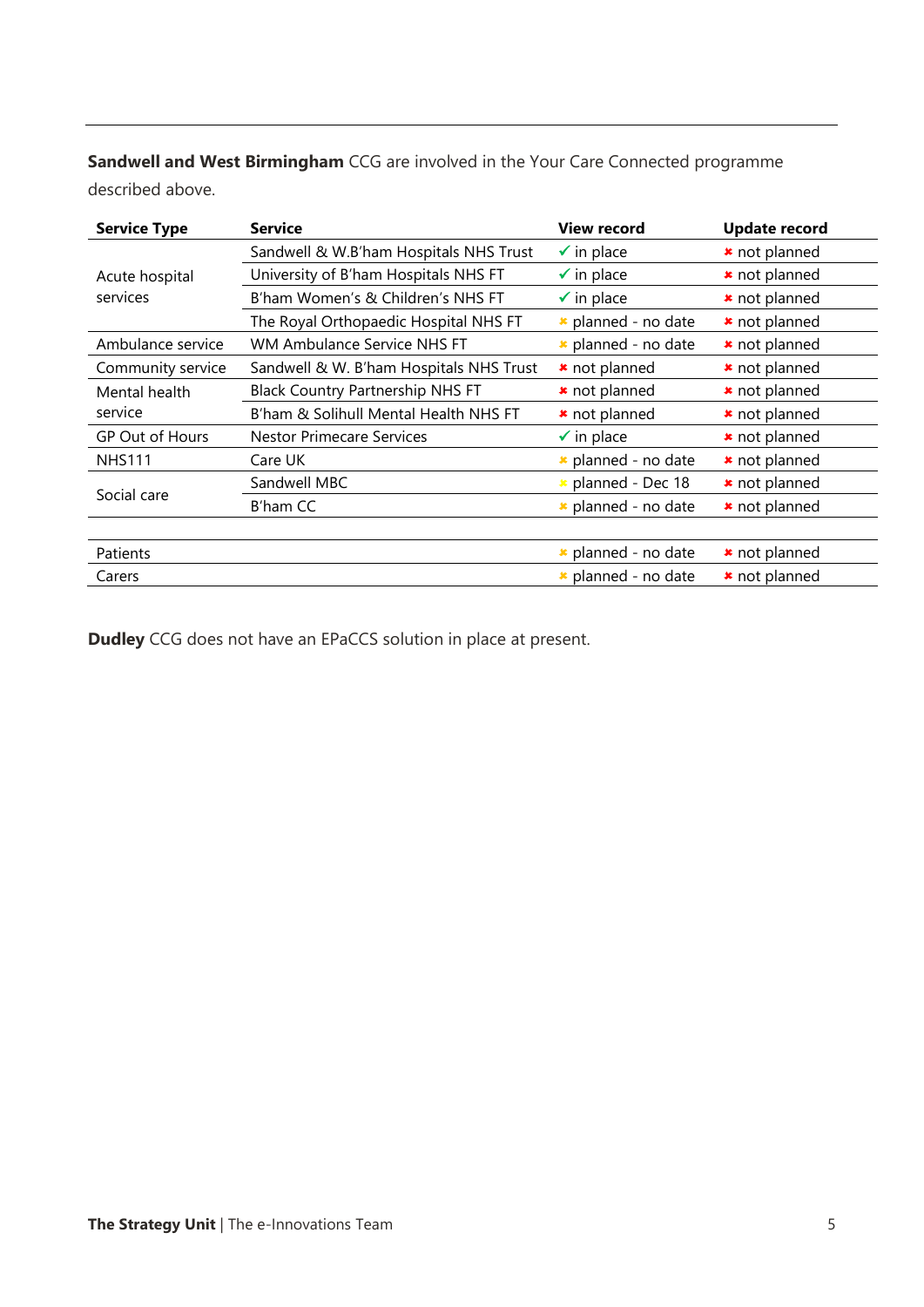## **Herefordshire & Worcestershire STP**

Herefordshire and Worcestershire STP brings together the areas covered by the three Worcestershire CCGs (Redditch and Bromsgrove, South Worcestershire and Wyre Forrest) and Herefordshire CCG.

The three **Worcestershire** CCGs have been working collaboratively on a meeting the national EPaCCS information standard as part of a the *Worcestershire Well Connected* programme. The programme procured the Pyrusium solution from Black Pear Software Ltd and implemented it in September 2016. By February 2018, 53 GP practices were using the system and almost 2,000 EPaCCS records had been created.<sup>13</sup>

| <b>Service Type</b>     | <b>Service</b>                            | <b>View record</b>        | <b>Update record</b> |
|-------------------------|-------------------------------------------|---------------------------|----------------------|
| Acute hospital services | <b>Worces Acute Hospitals NHS Trust</b>   | * planned - no date       | * planned - no date  |
| Ambulance service       | WM Ambulance Service NHS FT               | $\checkmark$ in place     | * not planned        |
| Community service       | <b>Worces Health &amp; Care NHS Trust</b> | * planned - no date       | * planned - no date  |
| Mental health service   | Worces Health & Care NHS Trust            | * not planned             | * not planned        |
| <b>GP Out of Hours</b>  | Care UK                                   | $\checkmark$ in place     | * planned - no date  |
| <b>NHS111</b>           | Care UK                                   | $\checkmark$ in place     | * planned - no date  |
| Social care             | <b>Worcestershire County Council</b>      | * not planned             | * not planned        |
|                         | Macmillan Unit Evesham                    | $\checkmark$ in place     | * planned - no date  |
| Hospices                | <b>St Richards</b>                        | $\checkmark$ in place     | * planned - no date  |
|                         | Acorns Hospice Worcester                  | * planned - no date       | planned - no date    |
|                         |                                           |                           |                      |
| Patients                |                                           | * planned - no date       | * not planned        |
| Carers                  |                                           | $\star$ planned - no date | * not planned        |

**Herefordshire** also piloted the Pyrusium solution across five GP practices, a hospice and two care homes, but recurrent funding was not secured to extend these arrangements. The CCG is now exploring a solution centred on the EMIS clinical system. Negotiations are underway to allow palliative care records to be accessed by arrange of acute and community services via this EMIS solution.

 $\overline{a}$ 

<sup>&</sup>lt;sup>13</sup> This differs for the numbers provided in Chapter 2 which relates to information in GP clinical systems.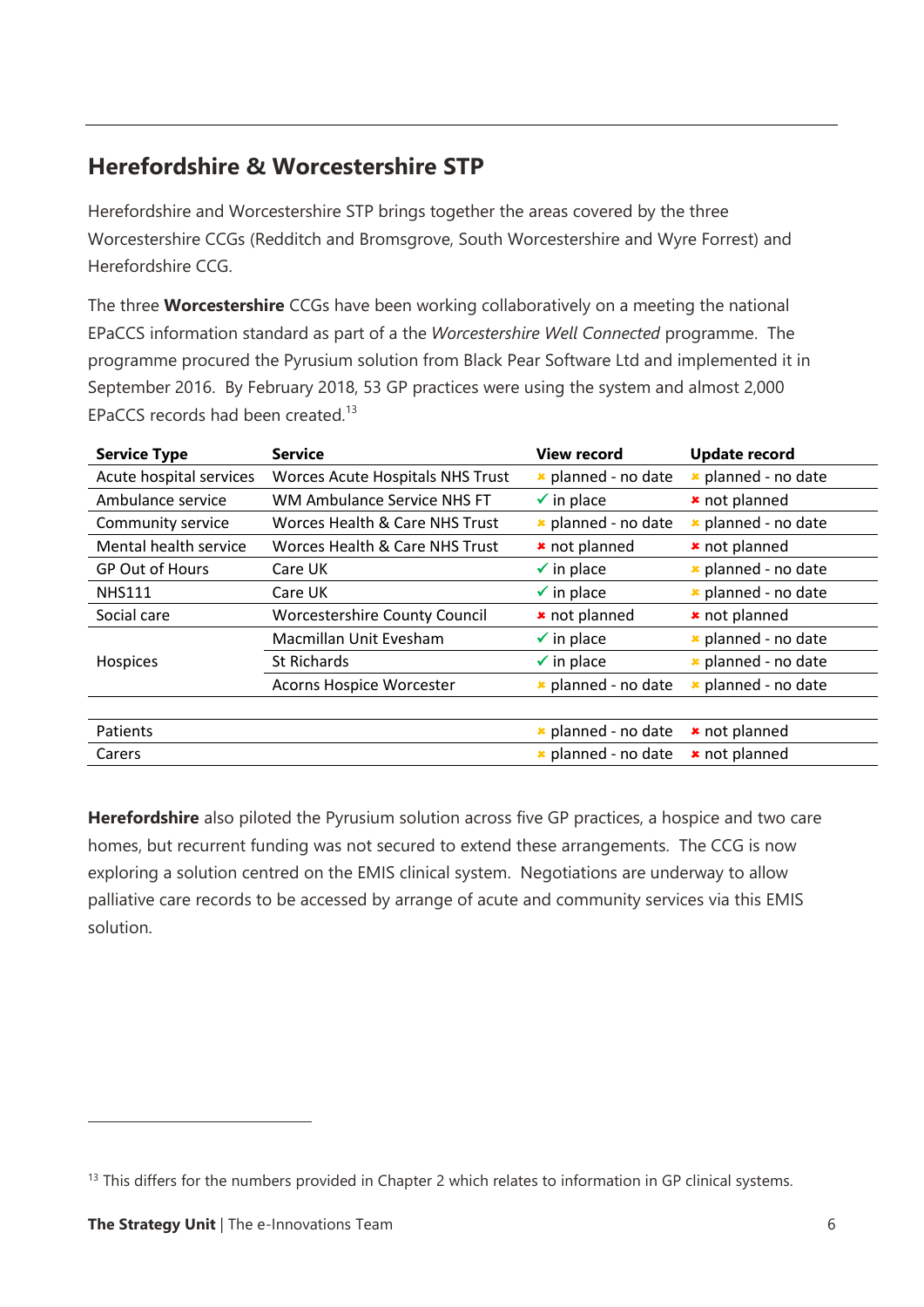## **Staffordshire & Stoke-on-Trent STP**

Whilst no formal EPaCCS solution is in place in Staffordshire and Stoke-on-Trent STP, work is underway to procure a fully integrated care record solution. By March 2019, it is hoped that a system will be in place which gives acute, community, mental health and hospice services access to an electronic palliative care record, with further services gaining access 12 months later.

| <b>Service Type</b>        | <b>Service</b>                          | <b>View record</b>        | <b>Update record</b> |
|----------------------------|-----------------------------------------|---------------------------|----------------------|
|                            | Uni. Hospitals North Midlands NHS Trust | × planned - Mar 19        | * not planned        |
| Acute hospital<br>services | <b>Burton Hospitals NHS FT</b>          | $x$ planned - Mar 19      | * not planned        |
|                            | The Royal Wolverhampton NHS Trust       | <b>*</b> planned - Mar 20 | <b>*</b> not planned |
| Ambulance service          | WM Ambulance Service NHS FT             | <b>x</b> planned - Mar 20 | * not planned        |
| Community service          | Staffordshire & Stoke P'ship NHS Trust  | planned - Mar 19          | * not planned        |
| Mental health              | N. Staffordshire Comb H'care NHS Trust  | planned - Mar 19          | * not planned        |
| service                    | S. Staffordshire & Shropshire HC NHS FT | planned - Mar 19          | * not planned        |
| <b>GP Out of Hours</b>     | Vocare                                  | <b>*</b> planned - Mar 20 | * not planned        |
|                            | <b>Badger Group</b>                     | * not planned             | * not planned        |
| <b>NHS111</b>              | Care UK                                 | <b>x</b> planned - Mar 20 | * not planned        |
| Social care                | <b>Staffordshire County Council</b>     | <b>x</b> planned - Mar 20 | <b>*</b> not planned |
|                            | Stoke-on-Trent City Council             | <b>x</b> planned - Mar 20 | * not planned        |
| Hospices                   | Douglas Macmillan                       | <b>x</b> planned - Mar 19 | * not planned        |
|                            | <b>St Giles</b>                         | <b>x</b> planned - Mar 19 | * not planned        |
|                            | Katherine House                         | × planned - Mar 19        | * not planned        |
|                            | Tree Tops Donna Louise Trust            | planned - Mar 19          | * not planned        |
|                            |                                         |                           |                      |
| Patients                   |                                         | * not planned             | * not planned        |
| Carers                     |                                         | * not planned             | * not planned        |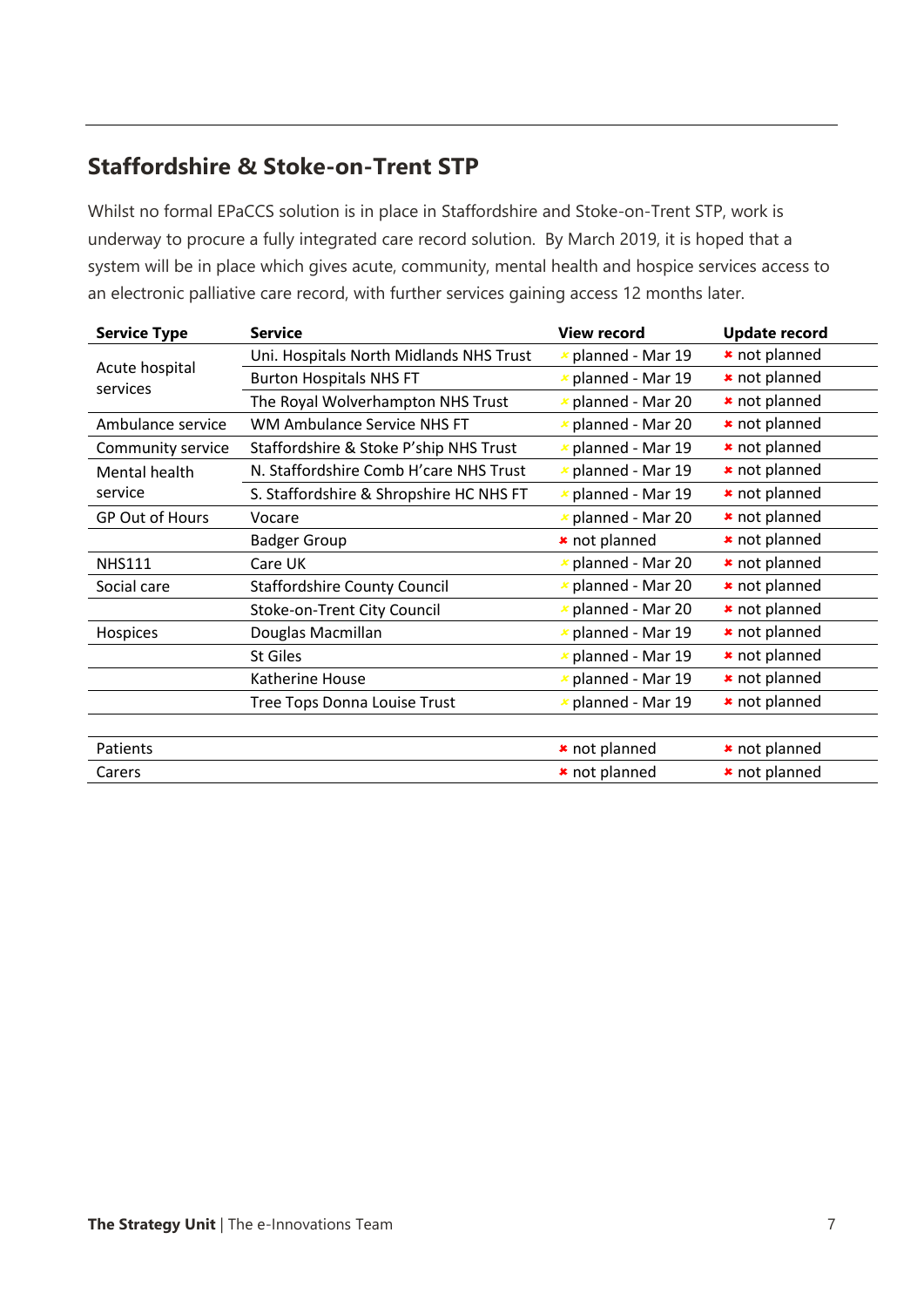## **Coventry & Warwickshire STP**

Coventry & Warwickshire STP and its three constituent CCGs (South Warwickshire, Warwickshire North and Coventry & Rugby) are working together to deploy the Black Pear Pyrusium solution, under the local name CASTLE, *Care and Support towards Life's End*. 23 early adopter practices have been identified and these are creating palliative care records within the system. Plans are in place to extend coverage to all practices in Coventry and Rugby CCG and North Warwickshire CCG. Funding is being sought to incentivise the participation of GP practices in South Warwickshire CCG. Records created in CASTLE can be viewed by a small number of local healthcare providers. Further work will be required to extend access to the full range of partner organisations.

## **Shropshire & Telford STP**

Shropshire and Telford STP do not have an operational electronic palliative care record system. Whilst stakeholders have expressed an interest in developing or procuring a system to meet with EPaCCS standards, no firm plans exist to take these ambitions forward.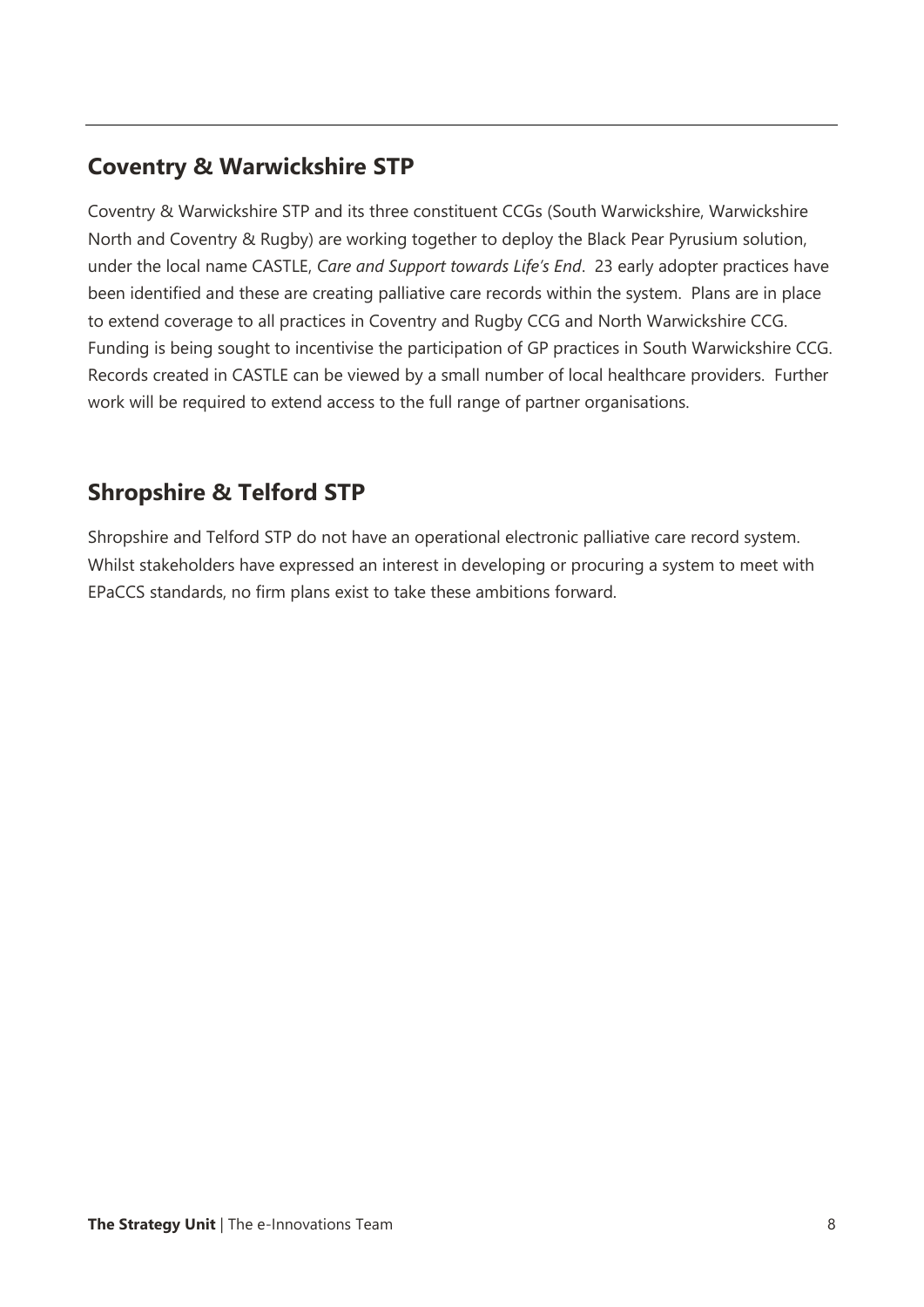# **4. Key Themes**

This chapter presents the themes that emerged from the interviews and information requests. We hope this chapter will provide useful context for areas that are developing plans to meet the EPaCCS standards.

## **System Scope**

Many of the interviewees talked about the importance of determining the scope of any planned system to share palliative care records and highlighted some critical early design decisions. These decisions operate on two dimensions:

- whether the system should aim to share the records of palliative care patients, or of a wider group, or indeed of all patients
- whether the system should share the patient's primary care record (from the GP clinical system) or an integrated record from primary care, secondary care, community services, mental health services etc.

Interviewees spoke about the value and importance of narrowing the scope of the system in early phases of a project to make implementation easier or to allow time for the case for wider roll-out to be made. In some cases however, these early design decisions can preclude later ambitions to extend the system scope.

The figure 1 below, represents the domain of design choices that are available to health economies. Worcestershire, Wolverhampton, and Coventry and Warwickshire have decided to start their journey in zone A, initially sharing the primary care record for patients with palliative care needs. Birmingham and Solihull on the other hand have started in zone C, sharing primary care records for all consenting patients and have clear plans to move to zone D where the shared record will integrate information from several sectors. Whilst the design decision that Birmingham and Solihull have taken appear to place it well for the future, considerable investment and time was required to realise these plans. Plans as ambitious as these are not without risk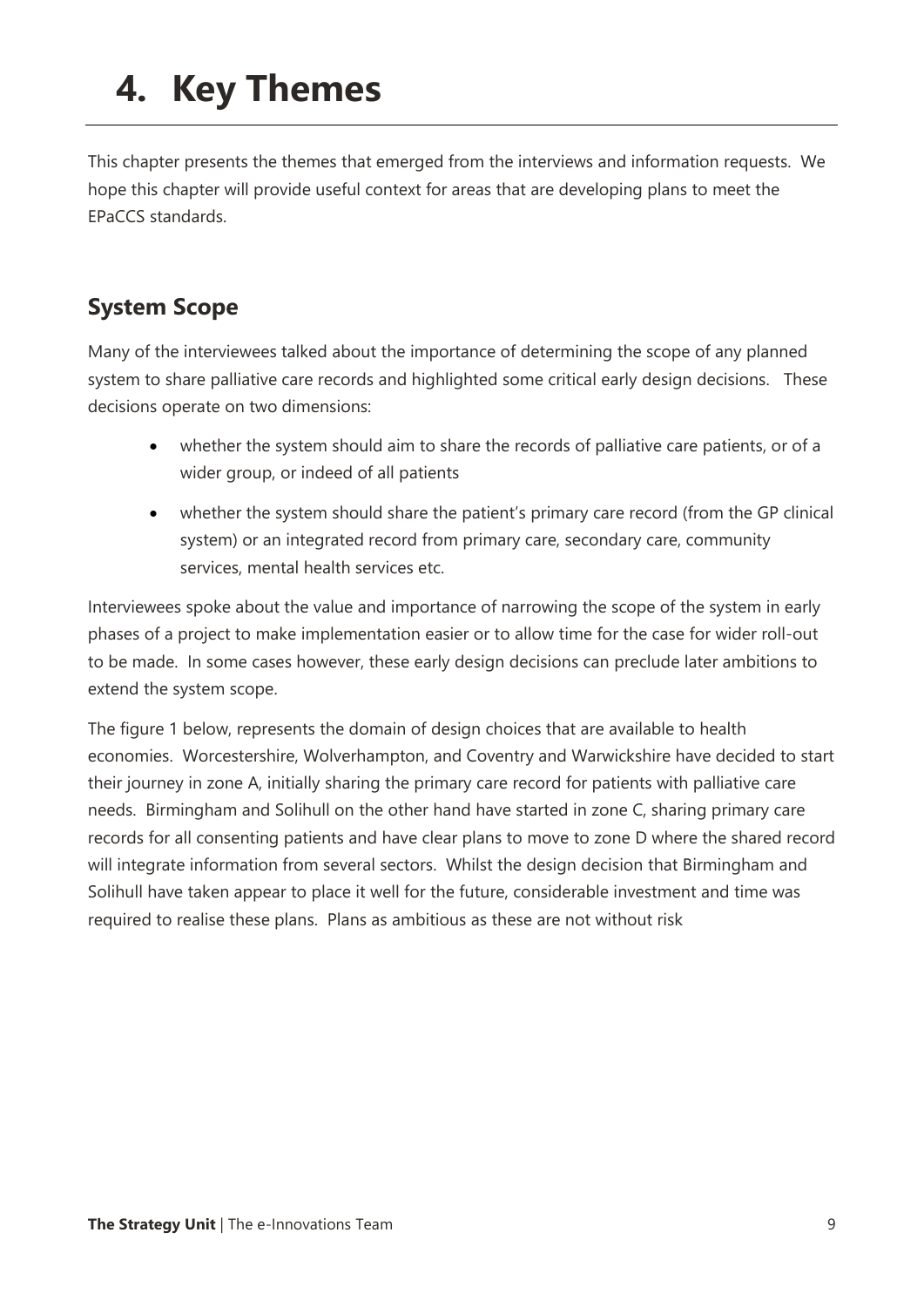*Figure 5: System Scope design decisions and trajectories*



### **The Extent of Record Sharing**

A further design decision relates to the extent to which palliative care records are shared. Most areas expect in the long run, to share records with local acute hospitals, community service providers, the ambulance service, mental health services, GP Out-of-Hours services, NHS111, hospices and local authority social services teams. However, systems must be individually configured, and bespoke Information Governance arrangements must be negotiated before record sharing can begin with each agency. It is inevitable therefore that some ordering of agencies emerges as health economies prepare and implement roll-out plans. There was no clear consensus from the interviews about the best order with which to share records with these agencies. Rather decisions seem to be taken with reference to a number of often competing criteria: technical ease of implementation, quality of relationships the appetite for record sharing and the scale and nature of potential benefit.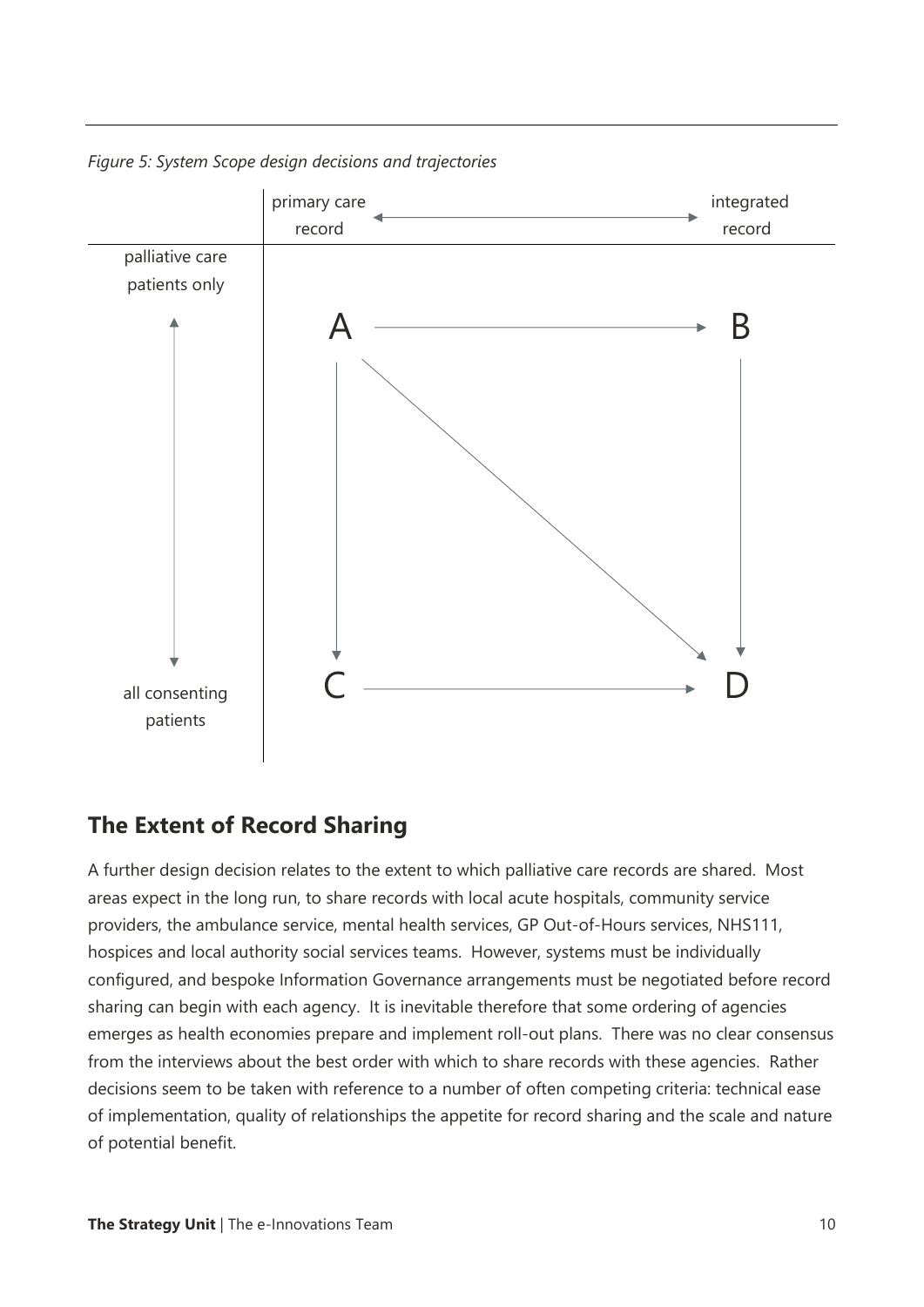STPs also varied in terms of their ability and plans to share records directly with patients and their authorised carers. This functionality exists in the Birmingham and Solihull STP solution and Wolverhampton have plans to build this functionality into their solution. Plans were less clear in Worcestershire and in Coventry and Warwickshire STPs.

### **Viewing and Updating records**

EPaCCS standard sets out the expectation that palliative care records should not only be accessible by those delivering care to patients, but that these individuals should also be able to update the record as the patient's circumstances, health status and preferences change. Most systems are able to offer a 'view' of the patient record to clinicians and practitioners, but allowing changes in that record to be 'written back' to the underlying clinical systems presents a more substantial technical and governance challenge.

This feature represents a key limitation of one of the cheapest and simplest solutions, the enriched Shared Care Record. It is notable that no STP or CCG in the West Midlands is intending to adopt this system and the lack of 'record updating' capability might explain this. However, many of the solutions selected by STPs also do not appear to have a clear and well-tested solution to this problem.

## **Systems & System Suppliers – Make or Buy**

Whilst Birmingham & Solihull STP have chosen to develop an in-house system, most STPs have or are planning to procure a solution from one of a small number of system suppliers. Black Pear's Pyrusium solution has been adopted by Worcestershire, Coventry and Warwickshire. Herefordshire piloted the same system but are now exploring a solution offered by EMIS. Wolverhampton have chosen to deploy the CareCentric solution offered by Graphnet & System C. The GP System-of-Choice (GP SoC) contractual framework contains other potential solutions offered by a range of suppliers. Interviewees did not report that a lack of credible IT solutions were holding back their ambitions to share patient records.

### **Information Governance**

Interviewees were asked about the extent to which information governance issues were disrupting or holding up plans to share patient records. Whilst many of the interviewees spoke about Information Governance, the issues they raised were of a practical nature. There was a broad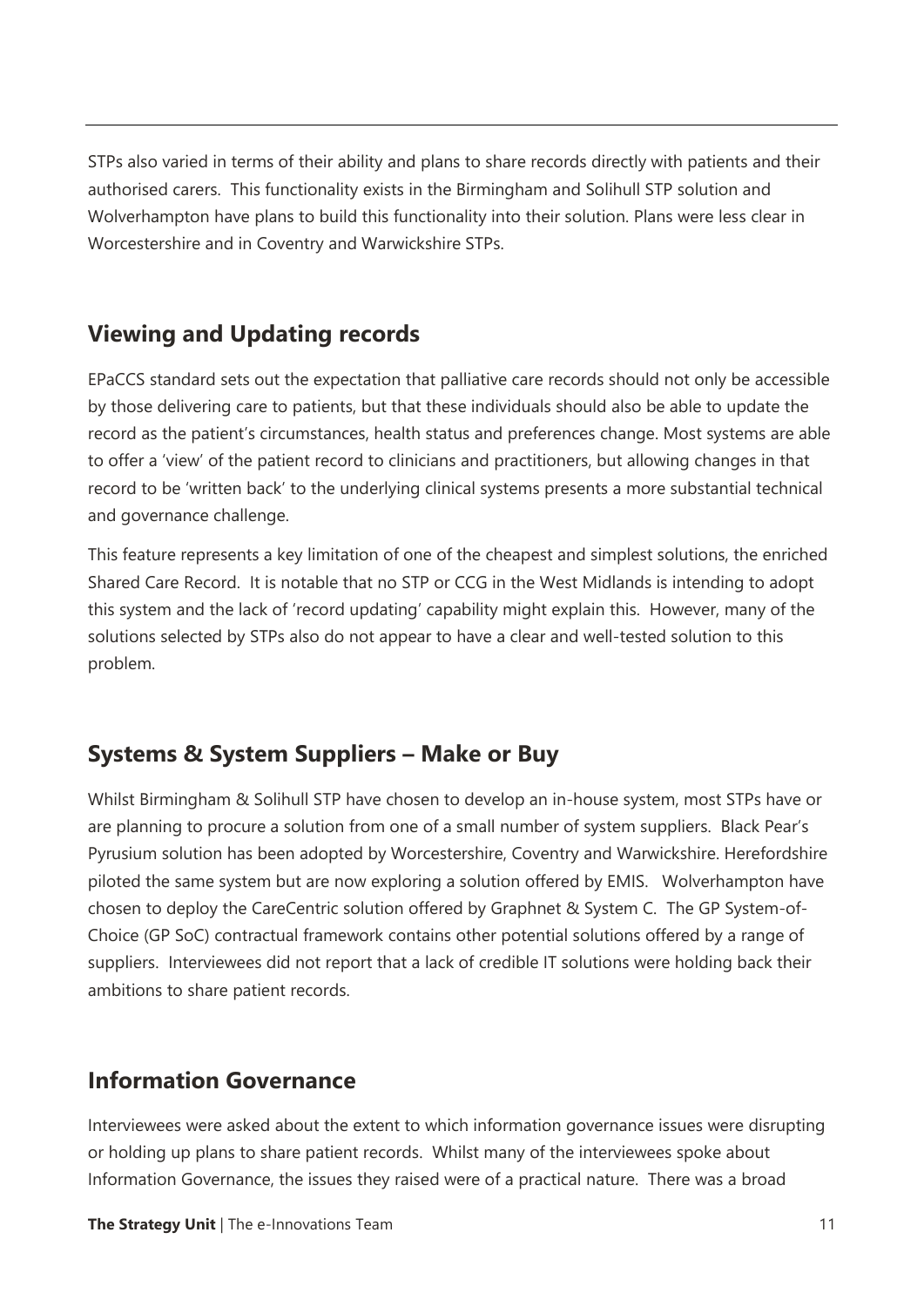acknowledgement that Information Governments requirements were clear and that Information Governance did not represent an fundamental barrier to sharing electronic palliative care records. Issues focused more on the time, capacity & expertise to draw up & negotiating appropriate data sharing agreements and patient consent forms. This new perspective demonstrates the progress that has been made in understanding the legal risks associated with record sharing. However, the move from the Data Protection Act 1998 to General Data Protection Regulations (GDPR) has the potential to introduce fresh uncertainty. Some interviewees were planning to review arrangements in light of GDPR.

### **Resources**

Lack of financial resources to purchase proprietary software and human resources to develop inhouse solutions were commonly quoted as the cause of failures to meet the EPaCCS standards to date. Whilst the initial system costs are not substantial, the resources required to deploy, test and maintain these systems can be considerable. Many interviewees talked of the difficulties of delivering EPACCS projects as an 'add-on' to their substantive role (the 'day job'). Where projects were being overseen by STPs, there was a concern that the gap between responsibility and authority in these new quasi-NHS bodies and the lack of formal budgetary responsibility resulted in delays in securing resources to deliver solutions.

A number of the interviewees described software that was in place or due to be implemented as an interim solutions or pilot project. In some cases, this was because funding had only been confirmed on a short-term basis and no recurrent funding sources had been identified.

### **Clinical and Managerial Leadership**

Interviewees from STPs that had successfully implemented EPaCCS systems spoke clearly about the importance of consistent clinical and managerial leadership. Similarly, interviewees from areas that had not yet put systems in place, talked of the disruptive effect of changes in management responsibility.

The development and deployment of an EPaCCS solution is unlikely in itself to change clinical practice. STPs must also seek cultural change, encouraging joint working between agencies. These changes are best lead by senior clinicians.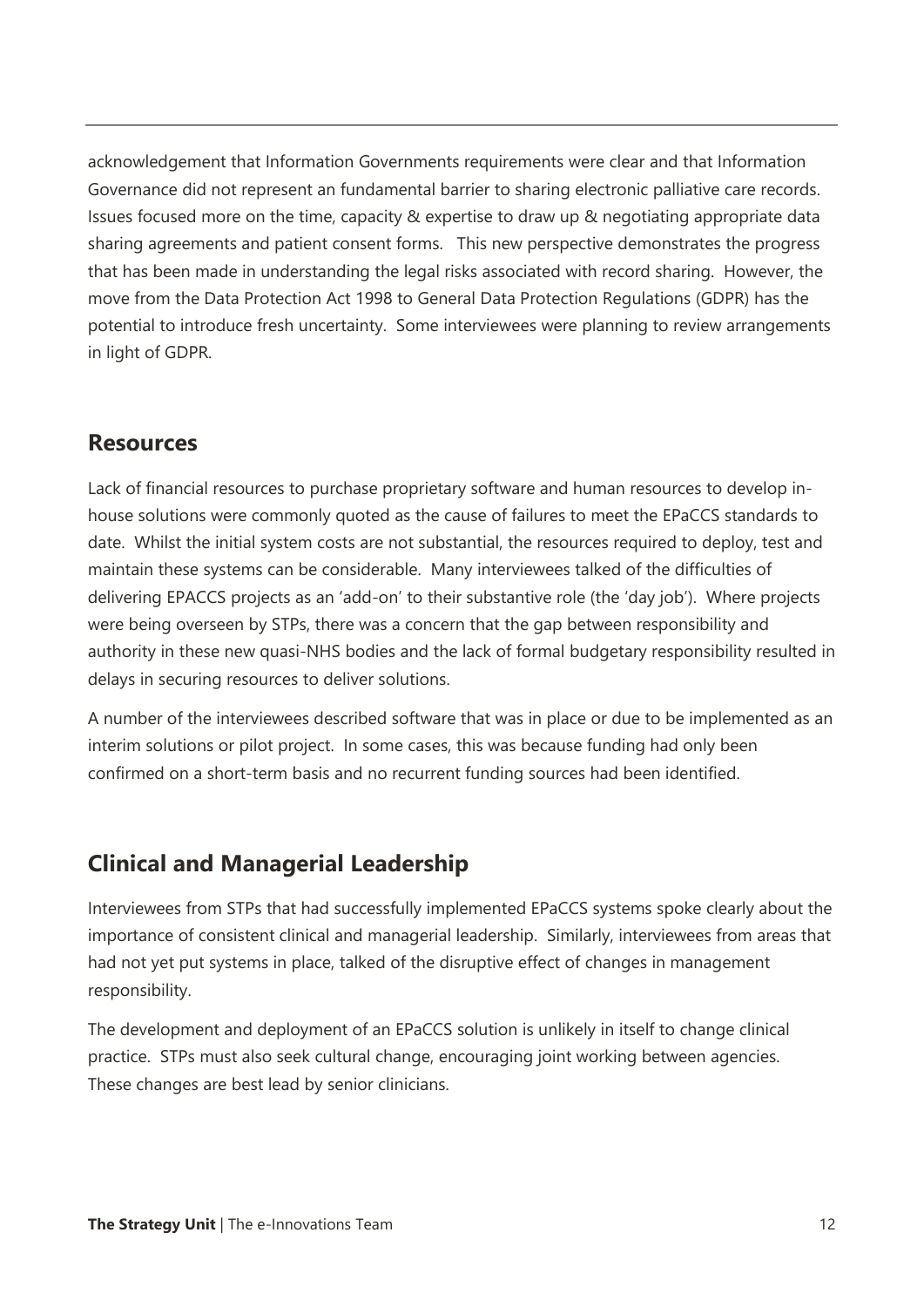### **West Midlands Ambulance Service**

West Midlands Ambulance Services (WMAS) is often the first point of contact for patients and their carers when urgent and unexpected difficulties arise in end of life care. The service routinely plays a pivotal role in determining the pathways that patients follow.

WMAS occupies a unique position in the local network of NHS organisations requiring good working relationships with CCGs, acute, mental health and community trusts and many more NHS and non-NHS organisations. Each area has developed plans to put a coherent solution in place to support the coordination palliative care within their area, but these solutions were by no means consistent between areas. Little consideration seems to have been given to the implications of the plurality of these decisions on WMAS nor has there been any concerted effort to coordinate or constrain local decisions to minimise the impact of WMAS. It now appears impractical or at least problematic to create links between WMAS's clinical information system, CLERIC and each of the local EPaCCS solutions, leaving only low-tech manual solutions available to WMAS staff.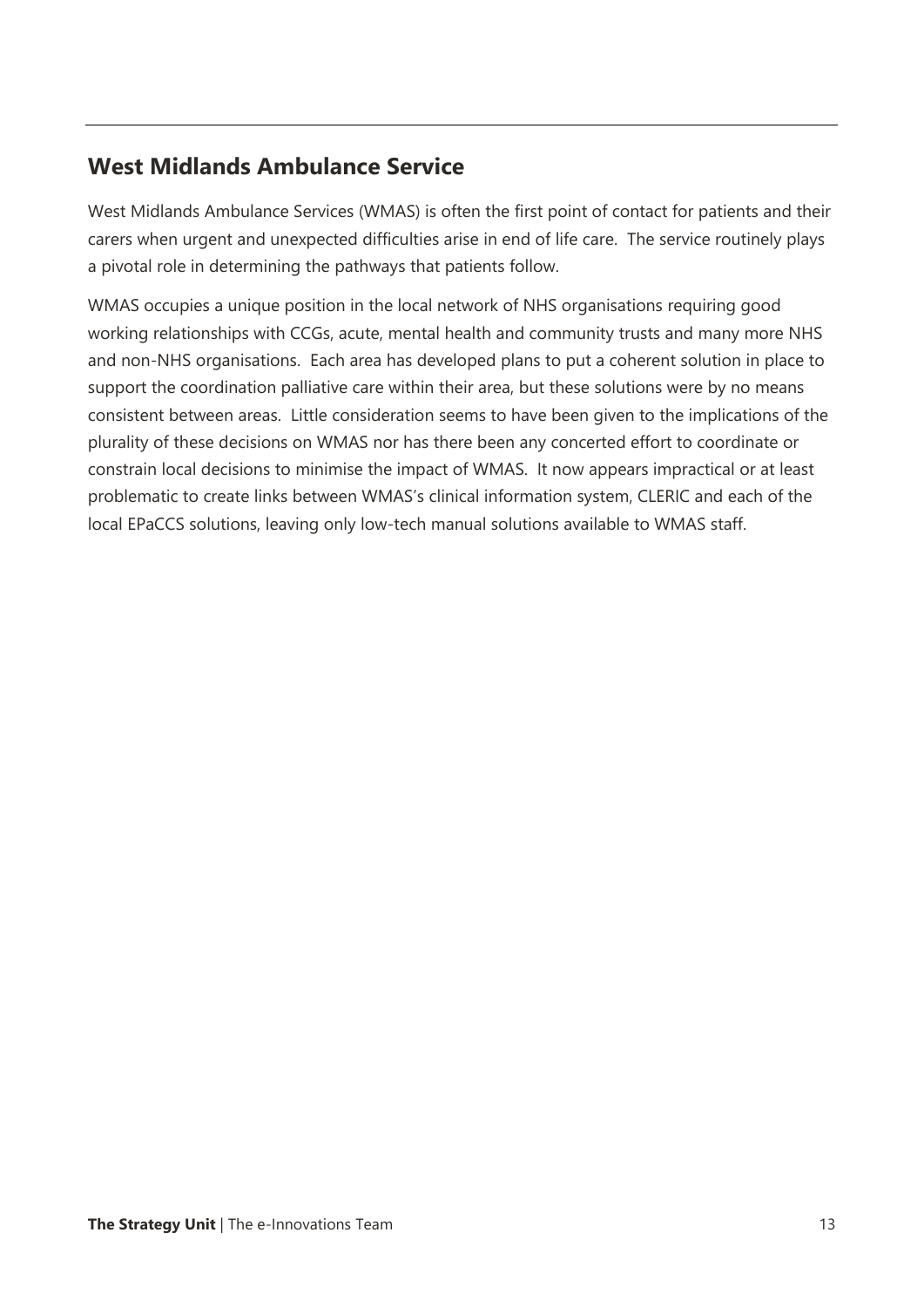## **Conclusions**

Electronic Palliative Care Coordination Systems have the potential to improve the quality of care for patients approaching the end of their lives whilst reducing demand on hospital and ambulance care services. The standards for EPaCCS systems are clear, long-standing and are strongly supported by patients, clinicians and politicians. Some parts of the West Midlands are making good progress towards these standards.

Developing and implementing EPaCCS systems is not straightforward, but STPs are well placed to take on this challenge. The ability to put EPaCCS systems in place for patients approaching the end of their lives should be regarded as a critical early indicator of an STP's efficacy and value. Success in these programmes could provide STPs with a platform on which to build public support for its wider ambitions. We encourage STPs to prioritise this issue for attention.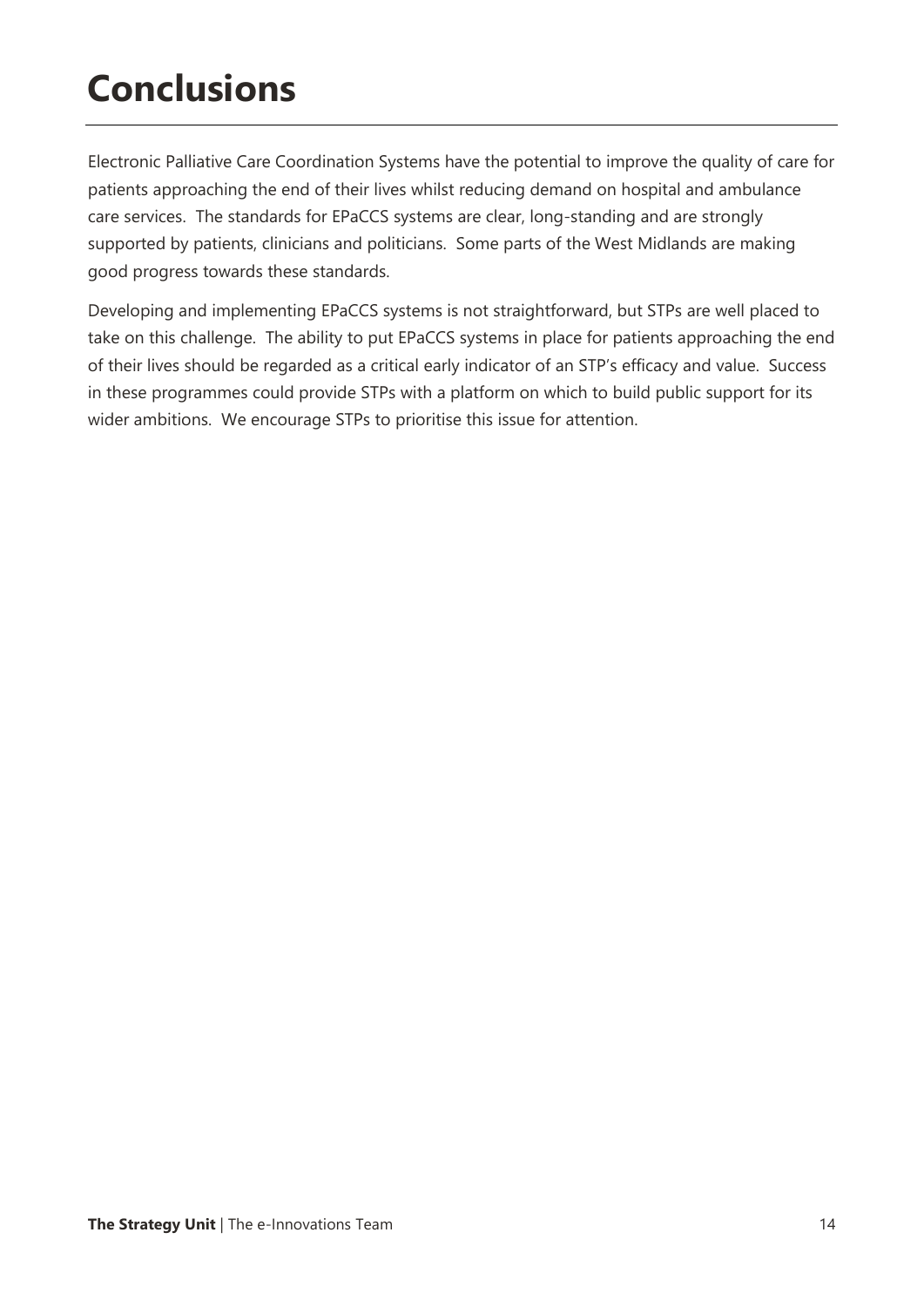## **Appendix 1 - Interviews and Information Requests**

#### **The following individuals were interviewed during the course of this project:**

*Ciaron Hoye, Head of Digital, NHS Birmingham and Solihull CCG Steve McIlraith, Local Digital Roadmap Programme Manager, NHS Birmingham and Solihull CCG Tim Berry, Associate Director ICT Programme Delivery, South Warwickshire Hospitals NHS FT Roma Holland, Information Sharing Manager & Clinical Safety Officer, NHS Coventry & Rugby CCG Maria Hardy, Programme Manager Urgent and Emergency Care, NHS Herefordshire CCG Dr Stephen James, General Practitioner &Clinical Director for Primary Care, NHS Shropshire CCG Andy Hadley, CCG Digital Lead and Staffordshire GPFV Digital Lead, NHS Staffordshire CCGs Tony Gallagher, Director of Finance & Local Digital Roadmap Programme Lead, NHS Walsall CCG Dave Dolton, Interim Project Manager (ISCR Project), NHS Walsall CCG Graham Westgate, Interim Strategic IT Lead, NHS Walsall CCG Stephen Cook, IM & T Lead, NHS Wolverhampton CCG Dr Maggie Keeble, General Practitioner, NHS South Worcestershire CCG Mark Docherty, Director of Nursing, Quality & Commissioning, West Midlands Ambulance Service*

#### **Responses to information requests were received from:**

*Dr Maggie Keeble, General Practitioner, NHS South Worcestershire CCG Stephen Cook, IM & T Lead, NHS Wolverhampton CCG Manoj Behal, IT Lead, NHS Sandwell and West Birmingham CCG Ciaron Hoye, Head of Digital, NHS Birmingham and Solihull CCG Richard Corner, Head of IT, NHS Dudley CCG* 

#### **Partial responses to information requests were received from:**

*Andy Hadley, CCG Digital Lead and Staffordshire GPFV Digital Lead, NHS Staffordshire CCGs* 

#### **No response to information request has been received to date from:**

*Maria Hardy, Programme Manager Urgent and Emergency Care, NHS Herefordshire CCG Dave Dolton, Interim Project Manager (ISCR Project), NHS Walsall CCG Dr Stephen James, General Practitioner &Clinical Director for Primary Care, NHS Shropshire CCG Tim Berry, Associate Director ICT Programme Delivery, South Warwickshire Hospitals NHS FT*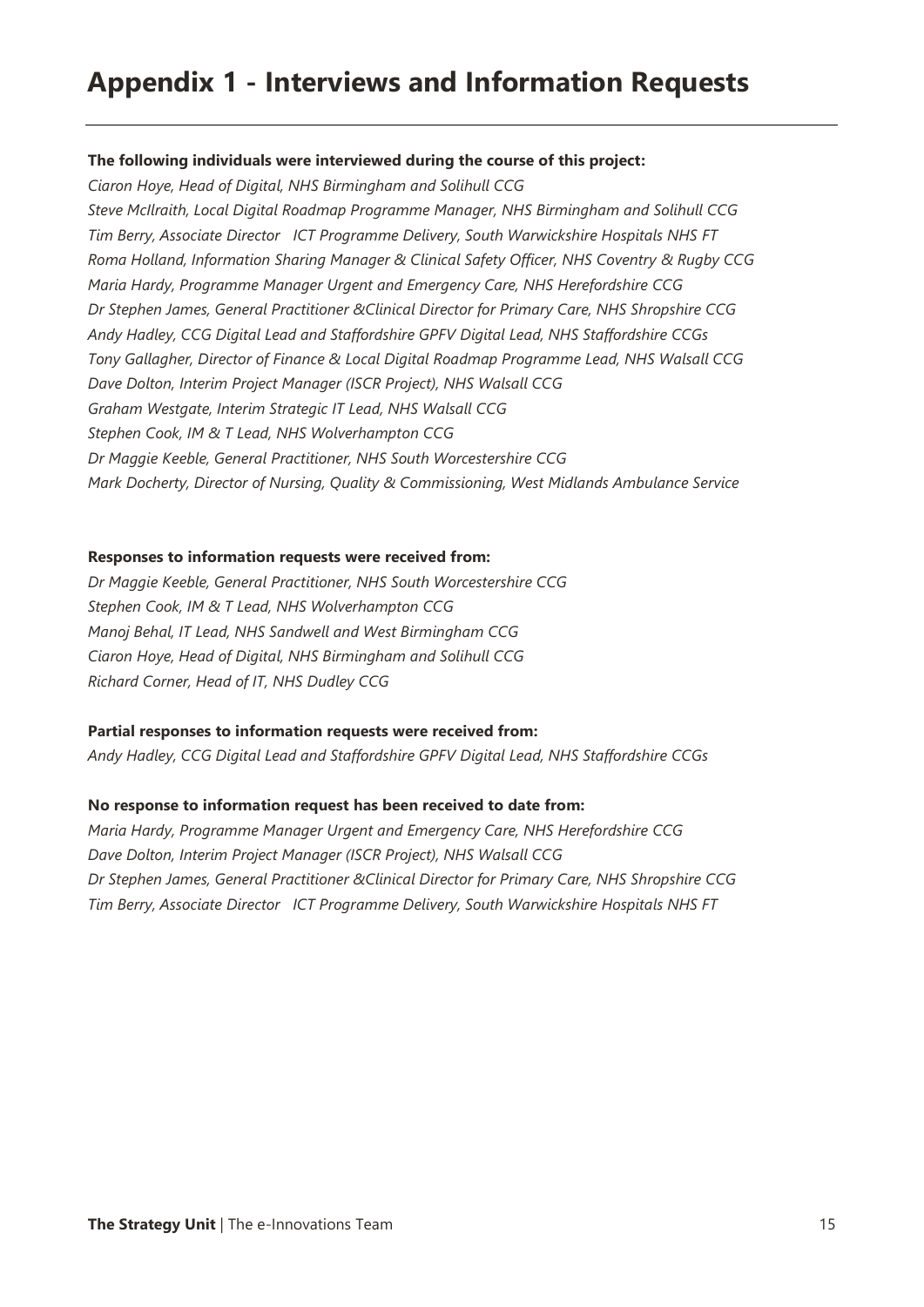The following tables are drawn from the National Information Standard (SCCI1580) Palliative care co-ordination: core content - Requirements specification.<sup>14</sup>

#### **Requirements for IT System Suppliers**

| Ref            | Requirement                                                                                                                                                                 |
|----------------|-----------------------------------------------------------------------------------------------------------------------------------------------------------------------------|
| 1              | Suppliers of existing systems to providers of end of life care services MUST demonstrate<br>conformance with the information standard and with Amd 11/2015 by 1 March 2016. |
|                | All data items captured, held or displayed in the system MUST do so in compliance with                                                                                      |
|                | <b>SCCI1580.</b>                                                                                                                                                            |
| $\overline{2}$ | Suppliers MUST comply with user interface standards for input and display of patient                                                                                        |
|                | demographic data (ISB 1500 to 1507). Other design guidance developed by the HSCIC common                                                                                    |
|                | user interface programme [6] SHOULD be considered.                                                                                                                          |
| $\mathsf 3$    | Entry, display and printing of data MUST be assessed as clinically safe.                                                                                                    |
| $\overline{4}$ | Information shared MUST be kept up-to-date. The solution MUST include controls to ensure that                                                                               |
|                | (as far as reasonably possible) discrepancies cannot occur between the Palliative care co-                                                                                  |
|                | ordination: core content record and other systems or databases holding this information.                                                                                    |
| 5              | The system MUST include functionality to notify staff caring for people approaching the end of                                                                              |
|                | their life that an EPaCCS record has been created or updated. This MUST be communicated                                                                                     |
|                | securely in line with information governance requirements.                                                                                                                  |
|                | Note: This SHOULD use the national interoperability toolkit (ITK) notifications specification where<br>possible.                                                            |
| 6              | It SHOULD be possible to send notifications of record creation/update to staff or individuals                                                                               |
|                | (including the patient's family and carers) not registered as users of the system.                                                                                          |
| $\overline{7}$ | The system MAY use the national Personal Demographics Service (PDS) service to trace patients,                                                                              |
|                | retrieve and manage updates to their demographic information.                                                                                                               |
| 8              | The system MAY use the national Summary Care Record (SCR) service to retrieve medication,                                                                                   |
|                | allergy and adverse reaction information for a patient where this is available.                                                                                             |
| 9              | All integration with other systems (other than Spine services such as PDS or SCR) MUST be built                                                                             |
|                | using national ITK specifications unless agreed otherwise with the local NHS organisation.                                                                                  |
| 10             | Local systems may hold more information than is shared with other systems using ITK                                                                                         |
|                | messaging. The sending system MUST make it clear to the sender exactly what information will                                                                                |
|                | be sent to other systems and what will be held locally and not shared.                                                                                                      |
| 11             | Users who 'click-through' into a record from another system MUST be able to view and update                                                                                 |
|                | the record, subject to role-based access controls, and having a legitimate relationship with the                                                                            |
|                | patient.                                                                                                                                                                    |
| 12             | Any additional data capture requirements beyond the data items specified in SCCI1580 SHOULD                                                                                 |
|                | be agreed with the local organisations and care providers using the system.                                                                                                 |
| 13             | The system MUST allow users to update and logically delete records (in-line with retention                                                                                  |
|                | policies for clinical data and role-based access controls). This (as with all changes to a record)                                                                          |
|                | must be fully auditable.                                                                                                                                                    |

 $\overline{a}$ 

<sup>14</sup> [https://digital.nhs.uk/data-and-information/information-standards/information-standards-and-data-collections](https://digital.nhs.uk/data-and-information/information-standards/information-standards-and-data-collections-inclu9ding-extractions/publications-and-notifications/standards-and-collections/scci1580-palliative-care-co-ordination-core-c10ontent#current-release)[inclu9ding-extractions/publications-and-notifications/standards-and-collections/scci1580-palliative-care-co-ordination](https://digital.nhs.uk/data-and-information/information-standards/information-standards-and-data-collections-inclu9ding-extractions/publications-and-notifications/standards-and-collections/scci1580-palliative-care-co-ordination-core-c10ontent#current-release)[core-c10ontent#current-release](https://digital.nhs.uk/data-and-information/information-standards/information-standards-and-data-collections-inclu9ding-extractions/publications-and-notifications/standards-and-collections/scci1580-palliative-care-co-ordination-core-c10ontent#current-release)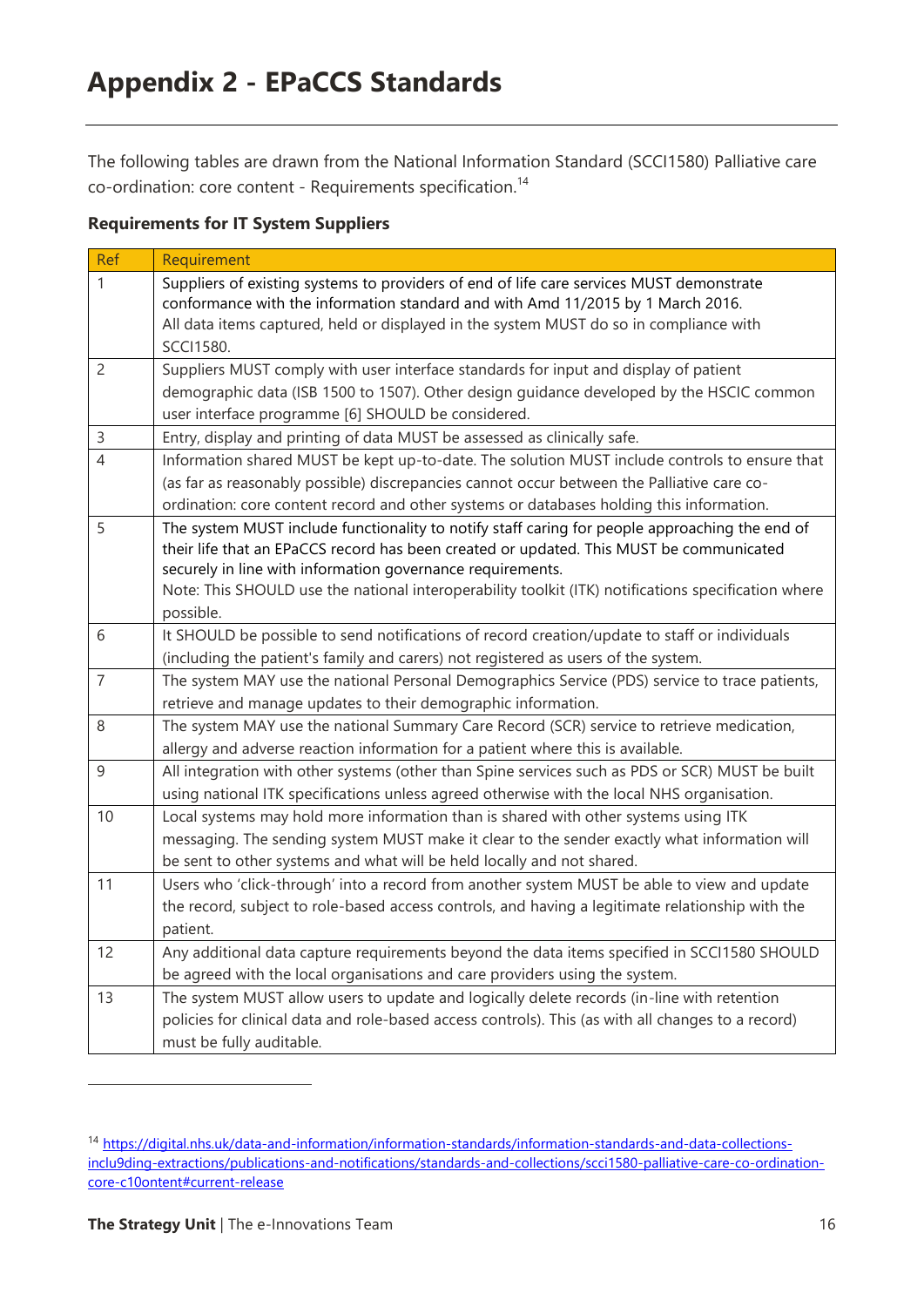| <b>Ref</b> | Requirement                                                                                                                 |
|------------|-----------------------------------------------------------------------------------------------------------------------------|
| 14         | It MUST be possible to create a record for a person with a minimum set of data fields:                                      |
|            | Demographic fields, GP details (as per the definitions in SCCI1580). All mandatory items MUST be                            |
|            | included, along with any relevant items marked as 'required' in the standard.                                               |
| 15         | The system MUST ensure that any changes to the person's preferences are updated and made                                    |
|            | available in a timely fashion. The specific timescale required should be agreed with the local lead                         |
|            | organisation.                                                                                                               |
| 16         | The system MAY include controls or a user prompt to ensure that any advanced decision to                                    |
|            | refuse treatment is only recorded for a person who is over 18 and who has mental capacity.                                  |
|            | There is no requirement to capture anything in the record relating to this.                                                 |
| 17         | When recording advanced decisions to refuse life sustaining treatment, the system MAY prompt                                |
|            | the user that such statements must be made in writing, signed and witnessed as well as being                                |
|            | recorded in the system.                                                                                                     |
| 18         | General record keeping principles stipulated by GMC (2006), NMC (2010), HPC (2008), AoMRC                                   |
|            | (2008) and AoMRC and the NHS (2008) MUST be adhered to, including all entries and                                           |
|            | amendments being dated and timed, confidentiality, accuracy and timeliness of content.                                      |
| 19         | The system SHOULD prompt for a review date to be set when a record is created, and also at                                  |
|            | each review. The review date should not be more than three months from the date of creation or                              |
|            | review.                                                                                                                     |
| 20         | The system SHOULD allow for reminders to users when a planned review date is approaching or                                 |
|            | has been reached.                                                                                                           |
| 21         | The system SHOULD allow any of the carers involved in the care of the person to contribute to                               |
|            | the record (subject to relevant IG controls).                                                                               |
| 22         | The system SHOULD prompt users that DNACPR decisions should only be recorded by the senior                                  |
|            | responsible clinician.<br>Note: The choice of who the senior responsible clinician is will be made by the user and there is |
|            | no requirement for the system to verify this.                                                                               |
| 23         | The solution MUST allow a copy of a person's record to be printed.                                                          |
| 24         | Local organisations will make decisions about any data fields not to be reproduced on the                                   |
|            | person's copy and any fields to be filtered out depending on how they have been answered. The                               |
|            | system MUST support this.                                                                                                   |
|            | This should be in line with the principles established under Section 7 of the Data Protection Act                           |
|            | which gives individuals a right of access to personal data about them.                                                      |
| 25         | The system MAY allow the person to access their own record electronically, and to have editing                              |
|            | rights for specific fields. The requirements for this must be agreed with the local lead                                    |
|            | organisation.                                                                                                               |
| 26         | The system MUST include reporting capabilities as agreed with the local NHS organisation.                                   |
| 27         | The system MUST allow for the creation of data quality and validation reports as agreed with the                            |
|            | local NHS organisation.                                                                                                     |
| 28         | The solution SHOULD provide capabilities allow reporting of equality information to support                                 |
|            | organisations in ensuring equitable provision of services, where such information has been                                  |
|            | recorded in the record.                                                                                                     |
| 29         | It MUST be possible to extract effectively anonymised or pseudonymised data from the system                                 |
|            | to support secondary analysis.                                                                                              |
| 30         | Data extracted for secondary uses MUST be effectively anonymised or pseudonymised unless                                    |
|            | explicit consent has been gained from the person for this use of their data.                                                |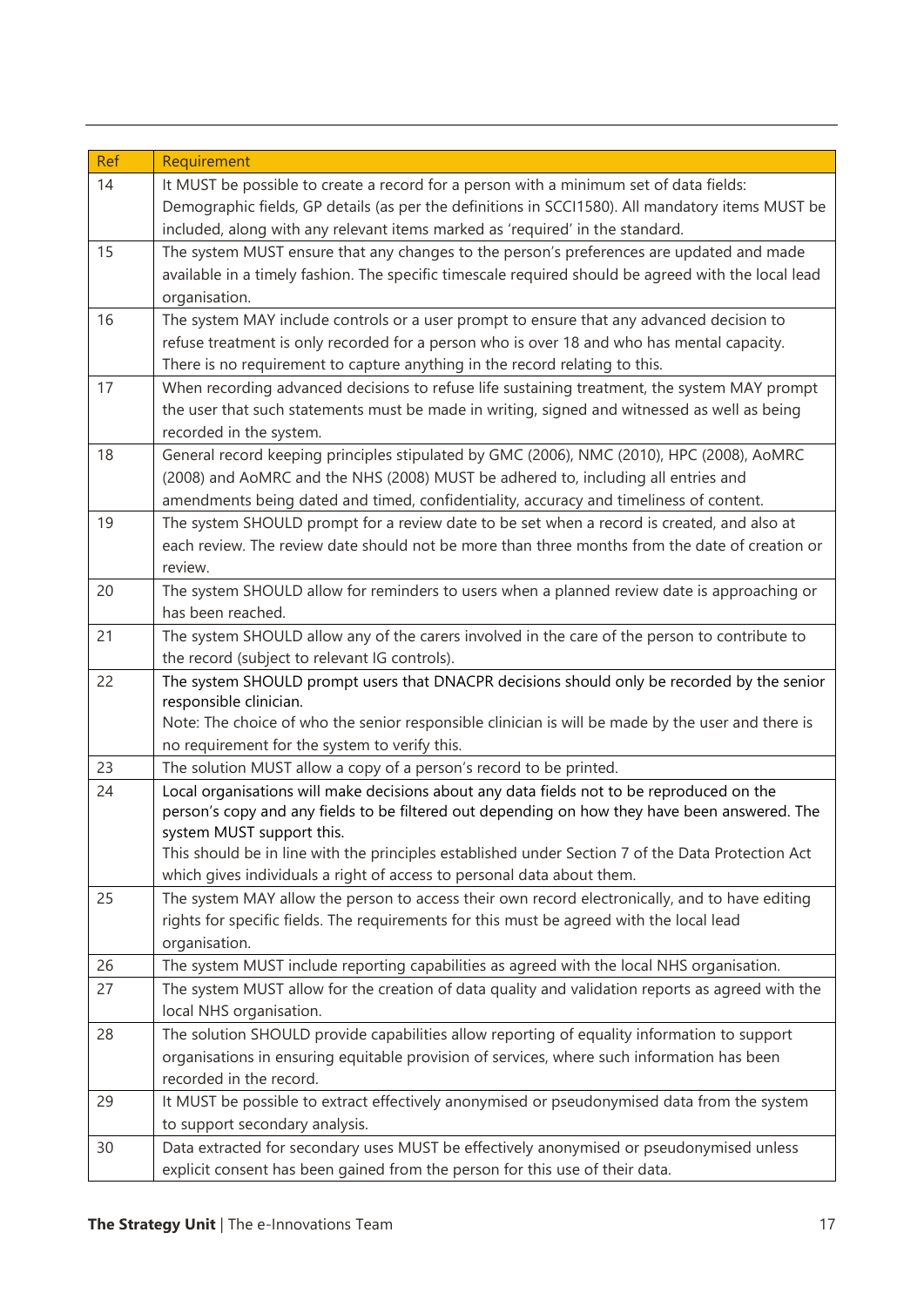| Ref | Requirement                                                                                        |
|-----|----------------------------------------------------------------------------------------------------|
| 31  | It MUST be possible to extract all user-entered and necessary reference data from the system in    |
|     | patient-identifiable form in a standard format (eq CSV or XML) to allow for local analysis.        |
| 32  | PI data extracts should be limited to records 'owned' by the organisation of the user running the  |
|     | extract (ie for whom they are the data controller) unless data sharing agreements are in place     |
|     | that allow for other organisations data to be included.                                            |
| 33  | The solution MUST conform to safety risk management standards ISB 0129 and ISB 0160.               |
| 37  | Where SNOMED CT codes are supported, the system MUST be updated with the latest releases           |
|     | of SNOMED CT codes in a timely fashion (SLA to be agreed with local NHS organisation).             |
| 38  | The system MUST use the NHS number as the primary unique identifier for a person.                  |
| 39  | The system MUST allow electronic copies of documents to be attached to a person's record. It       |
|     | should be possible to enable or disable this functionality for any given organisation.             |
| 40  | The system MUST allow for changes to the data set over time, including any changes to the          |
|     | locally defined additional information that is captured.                                           |
| 41  | The system MUST be highly available - in line with service levels agreed with the local            |
|     | organisation.                                                                                      |
| 42  | The system MUST be accessible to authorised users on the N3 network (or its successor).            |
| 43  | The system SHOULD be accessible to authorised users who are not on the N3 network.                 |
|     | Appropriate security and information governance controls must be in place and agreed by the        |
|     | Health and Social Care Information Centre (or its successor).                                      |
| 44  | Users SHOULD be able to access records without a network connection (eg on a mobile device).       |
| 45  | It SHOULD be possible to capture information using an offline digital capture mechanism such as    |
|     | a digital pen or scanning solution.                                                                |
| 46  | Common user interface standards: ISB standards (1500 to 1507) MUST be followed for input and       |
|     | display of demographic data. This applies to devices capable of operating at 1024x768 which        |
|     | have a keyboard and pointing device, but can also be applied to smaller devices.                   |
| 47  | The solution SHOULD comply with guidance developed by the Common User Interface                    |
|     | programme within the Health and Social Care Information Centre.                                    |
| 48  | Common user interface guidance relating to navigation and clinical noting SHOULD be followed.      |
| 49  | Information about a person's end of life care and preferences should appear as a single record     |
|     | which is updated whenever/if ever the person wishes to change it.                                  |
| 50  | The system SHOULD be accessible for those with disabilities, and SHOULD comply with quidance       |
|     | set out in the Government service design manual for accessibility. Specific accessibility needs of |
|     | the users within a local organisation using the system should be taken into account.               |
| 51  | All web interfaces for general users or patients MUST meet level AA success criteria of WCAG 2.0   |
|     | (Web content accessibility guidelines 2.0).                                                        |
| 52  | The system MAY provide online help and/or training facilities to help users understand how to      |
|     | use the system.                                                                                    |
| 53  | Systems MUST adhere to user interface standards and to National Patient Safety Agency (NPSA)       |
|     | guidelines for safe on-screen display of medication information.                                   |
| 54  | Systems MUST alert users when data item: preferred place of death 1st choice has not been          |
|     | completed.                                                                                         |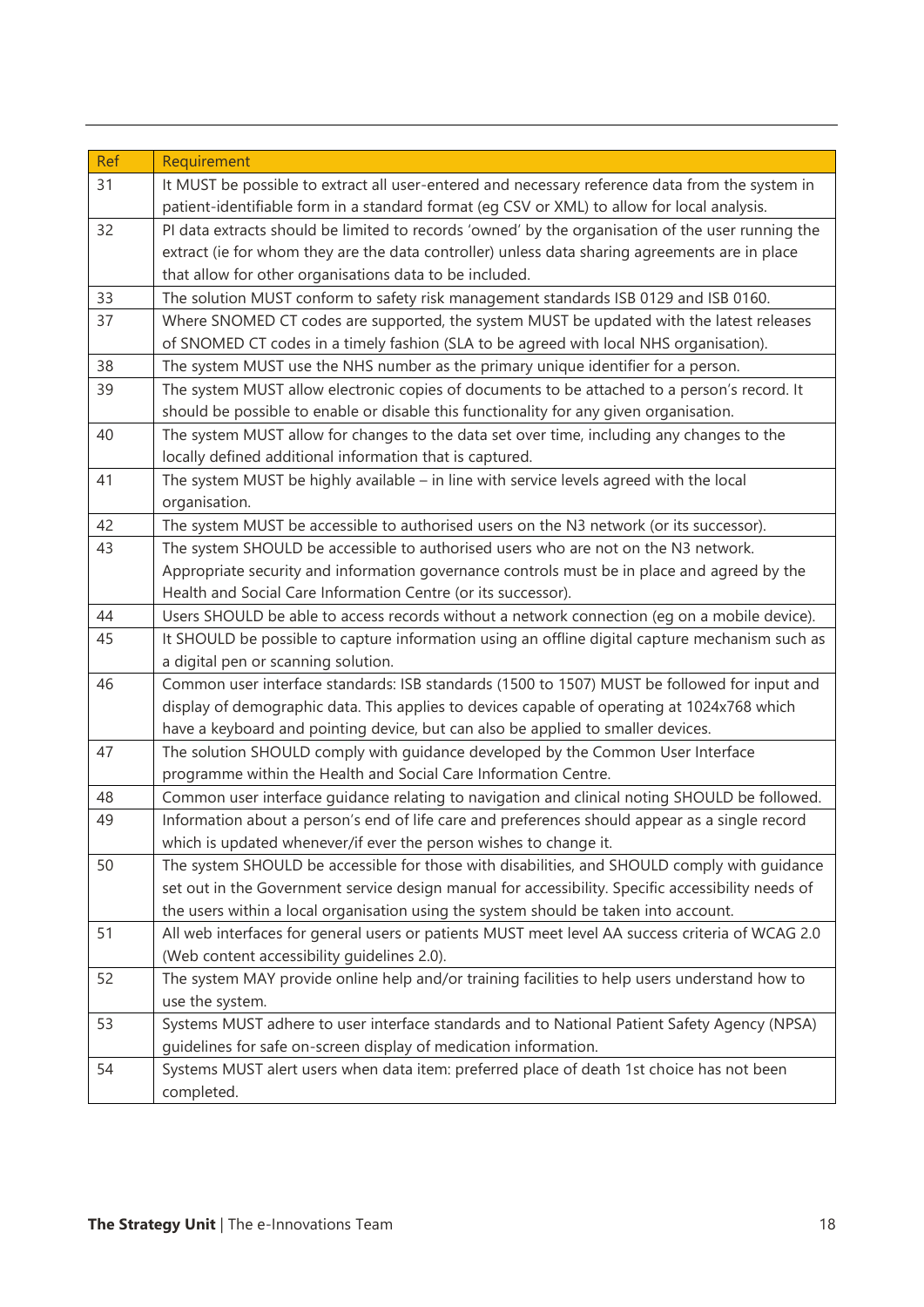#### **Record Core Content**

| <b>Ref</b>     | <b>Summary core data items</b>                                                                |
|----------------|-----------------------------------------------------------------------------------------------|
| 1              | <b>Consent</b>                                                                                |
|                | Consent status*                                                                               |
| $\overline{c}$ | Record creation* date AND record amendment* dates                                             |
| 3              | <b>Plan</b> and requested actions                                                             |
|                | Planned review date                                                                           |
|                | Cardiopulmonary resuscitation decision - whether a decision has been made, the decision, date |
|                | of decision, location of the documentation and date for review                                |
| 4              | <b>Person demographics</b>                                                                    |
|                | Person name* including preferred name                                                         |
|                | Date of birth*                                                                                |
|                | Person address*                                                                               |
|                | NHS number* and NHS number status indicator code*                                             |
|                | Person telephone number                                                                       |
|                | Gender                                                                                        |
|                | Relevant contacts<br>Main carer name and contact details                                      |
|                | Availability of carer support*                                                                |
| 5              | <b>Special requirements</b>                                                                   |
|                | Need for interpreter                                                                          |
|                | Preferred spoken language                                                                     |
|                | <b>Functional status</b>                                                                      |
|                | Disability                                                                                    |
|                | End of life care tools in use eg Gold Standards Framework                                     |
| 6              | Information and advice given                                                                  |
|                | Is main carer aware of person's prognosis?                                                    |
|                | Is person aware of the cardiopulmonary resuscitation clinical decision?                       |
|                | Family member/carer informed of cardiopulmonary resuscitation clinical decision?              |
| $\overline{7}$ | <b>GP Practice</b>                                                                            |
|                | GP name*                                                                                      |
|                | GP practice details*                                                                          |
| 8              | <b>Key worker</b>                                                                             |
|                | Name                                                                                          |
|                | Telephone number                                                                              |
| 9              | Services and care                                                                             |
|                | Names of health and social care staff and professionals involved in care                      |
|                | Professional group                                                                            |
|                | Telephone number                                                                              |
| 10             | <b>Diagnoses</b>                                                                              |
|                | Primary end of life care diagnosis*                                                           |
|                | Other relevant end of life care diagnoses and clinical issues                                 |
|                | Likely prognosis                                                                              |
| 11             | <b>Allergies or adverse reactions</b>                                                         |
| 12             | <b>Medications</b> and medical devices                                                        |
|                | Whether a 'just in case box' or anticipatory medicines have been prescribed                   |
|                | Where these medicines are kept                                                                |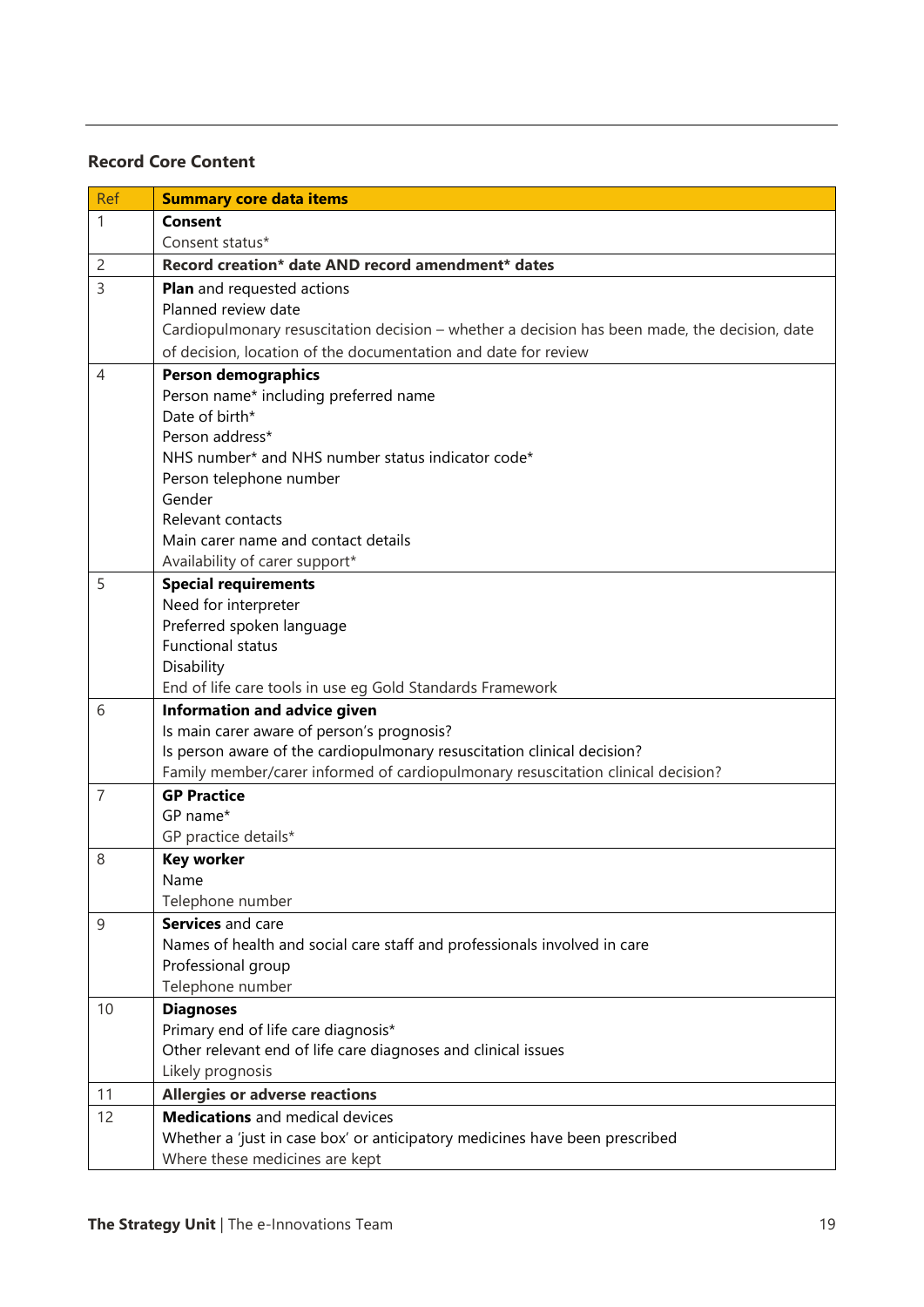| Ref | <b>Summary core data items</b>                                                                 |
|-----|------------------------------------------------------------------------------------------------|
| 13  | Legal information                                                                              |
|     | <b>Advance statement</b>                                                                       |
|     | Requests or preferences that have been stated                                                  |
|     | <b>Advance decision to refuse treatment (ADRT)</b>                                             |
|     | Whether a decision has been made, the decision, date of decision and the location of the       |
|     | documentation                                                                                  |
|     | Lasting Power of Attorney or similar                                                           |
|     | Name and contact details of person appointed with Lasting Power of Attorney (LPA) for personal |
|     | welfare                                                                                        |
|     | without authority to make life-sustaining decisions                                            |
|     | with authority to make life-sustaining decisions                                               |
| 14  | Person and carers' concerns, expectations and wishes                                           |
|     | Preferred place of death 1st and 2nd choices if made                                           |
|     | Names and contact details of others (one and two) that the person wants to be involved in      |
|     | decisions about their care                                                                     |
|     | Other relevant issues or preferences around provision of care?                                 |
| 15  | <b>Actual place of death</b>                                                                   |
| 16  | Date of death                                                                                  |